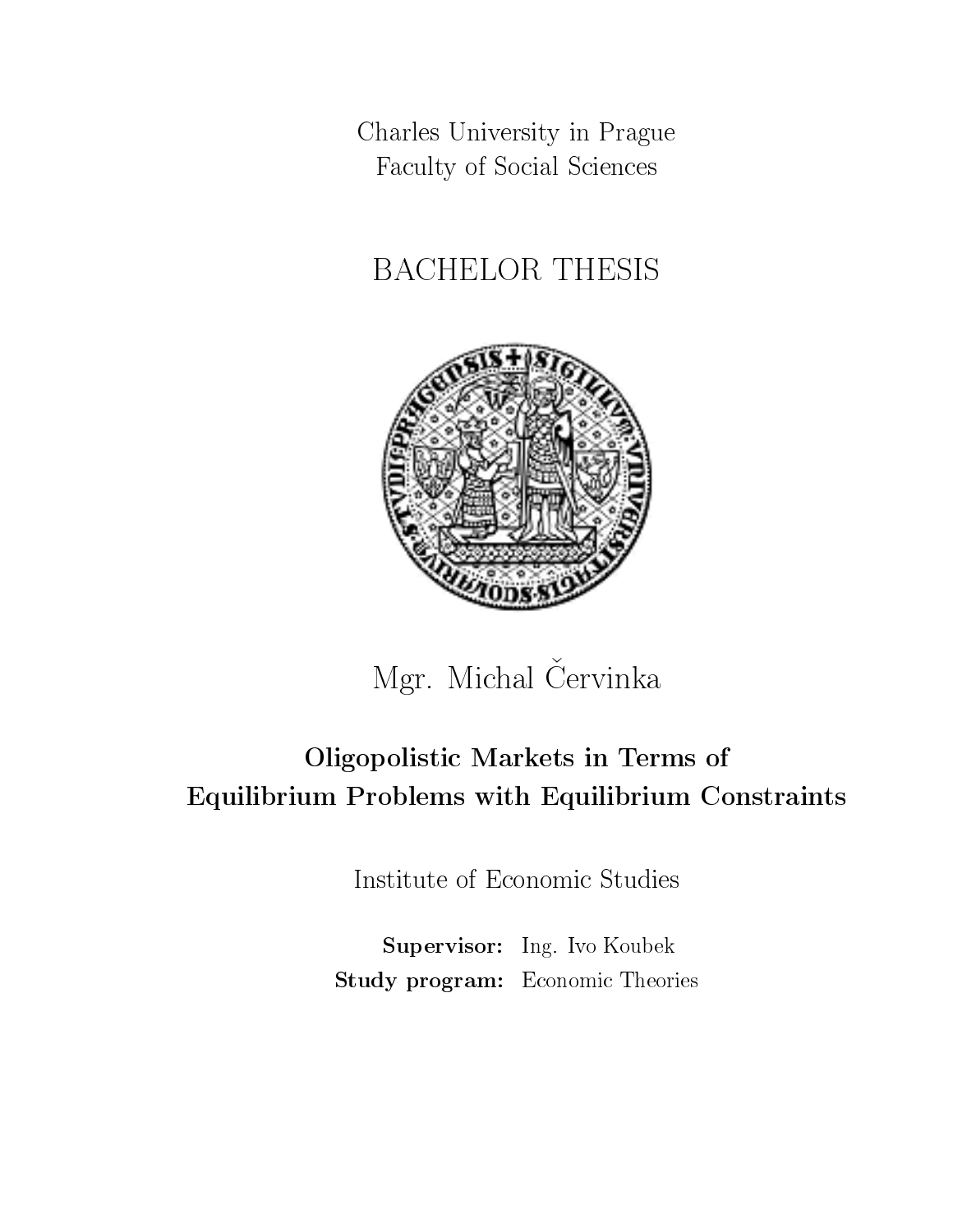Prohlašuji, že jsem svou práci napsal samostatně a výhradně s použitím citovaných pramenů. Souhlasím se zapůjčováním práce.

V Praze dne 31. 5. 2006

Mgr. Michal Červinka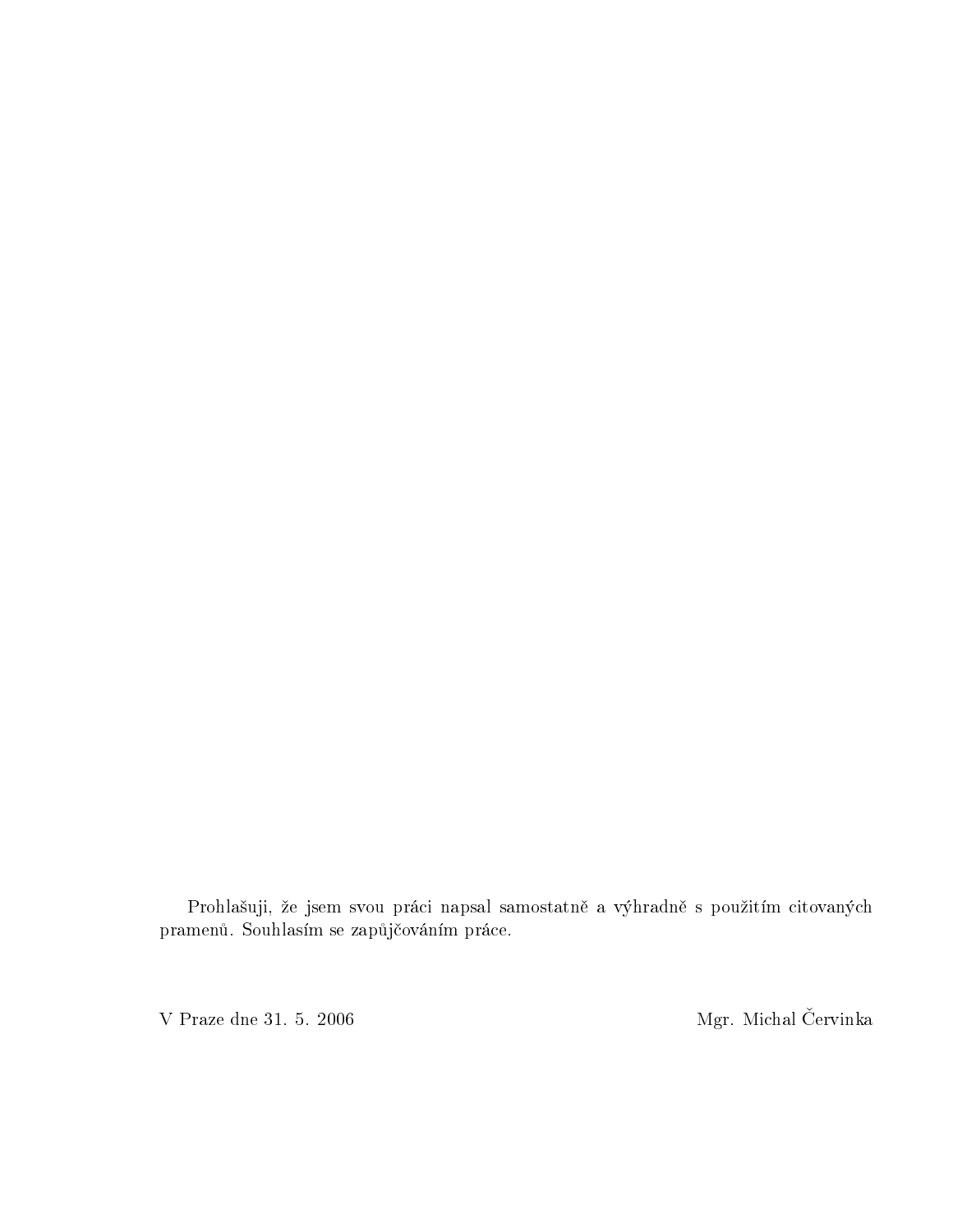I am indebted to Ing. Ivo Koubek for valuable comments to the contents and form of the thesis during the whole period of working on this topic. Further, I wish to thank Doc. Ing. Jiří Outrata, DrSc., who kindly introduced me to the world of equilibrium problems. Most of all, I want to express my gratitude to my parents. This work would not be written without their full support during my studies.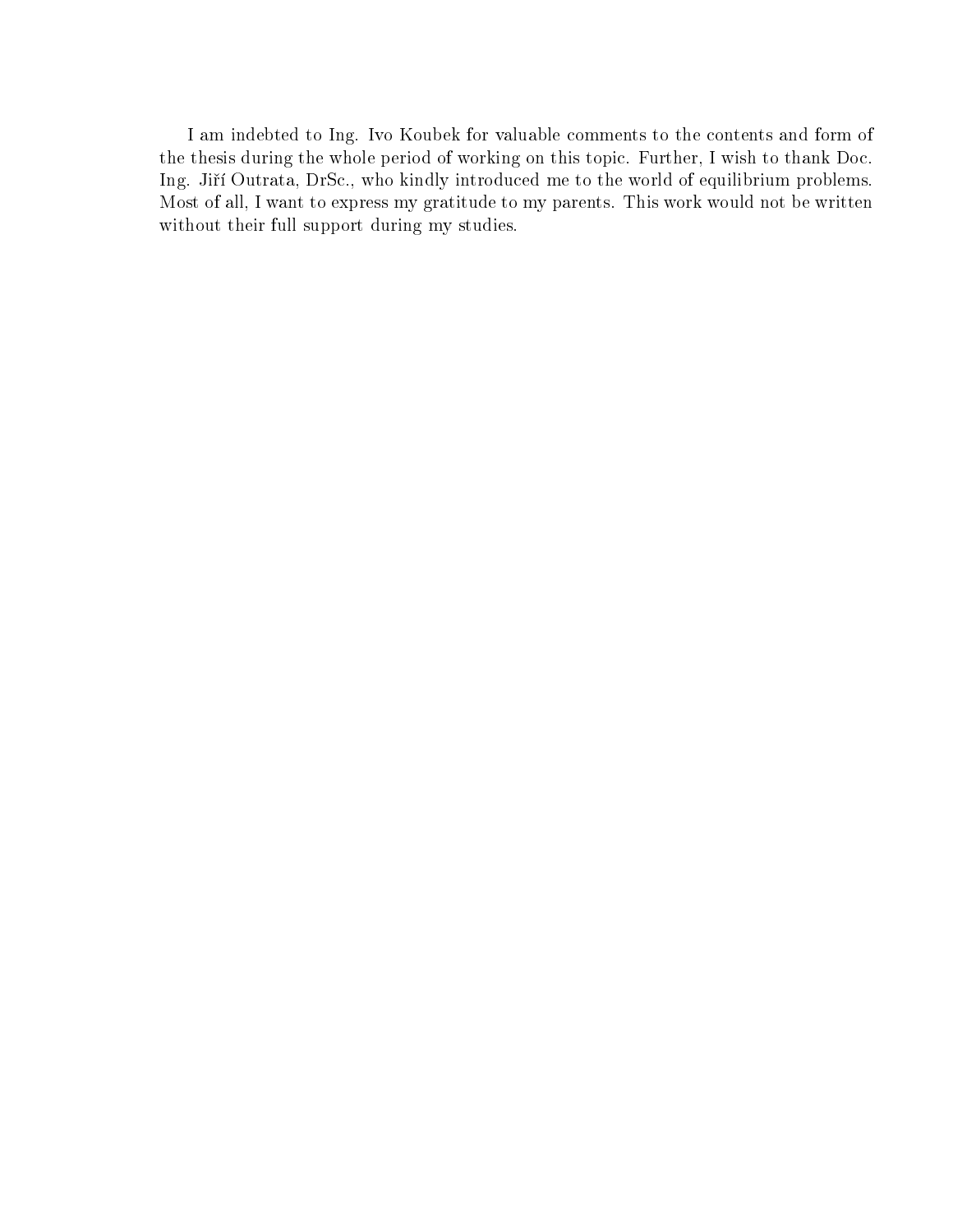### ABSTRACT

Title: Oligopolistic Markets in Terms of Equilibrium Problems with Equilibrium Constraints

**Author:** Mgr. Michal Cervinka

**Supervisor:** Ing. Ivo Koubek

Supervisor's e-mail address: koubek@mbox.fsv.cuni.cz

**Abstract:** In 2001 the brand-new concept of solving a situation on the deregulated electricity markets under an independent system operator (ISO) regime was presented. On this markets there are several energy producers supplying the market in the position of the market leaders and there is also the ISO possing as the single market follower. This game can be mathematically represented as a problem from the newly-emerged class of mathematical problems called Equilibrium Problems with Equilibrium Constraits (EPECs).

This bachelor thesis should serve as a state-of-the-art overview, i.e., the goal of this thesis is to map the existing literature on EPECs. The mathematical formulation of the deregulated electricity market problem under ISO regime is presented along with the general formulation of EPECs. We show the problematic intrinsic features of EPECs (e.g. lack of convexity, huge computational complexity) in terms of simple examples. In the end of the thesis the existing computational approaches are discussed.

### **ABSTRAKT**

**Název práce:** Oligopolistic Markets in Terms of Equilibrium Problems with Equilibrium Constraints

Autor: Mgr. Michal Cervinka

Vedoucí diplomové práce: Ing. Ivo Koubek

E-mail vedouciho: koubek@mbox.fsv.cuni.cz

Abstrakt: V roce 2001 byl uveden zcela nový pohled na řešení situací na deregulovaných trzích s elektřinou s režimem ISO (independent system operator). Na těchto trzích působí výrobci energie, kteří zásobují trh, jako tržní vůdci a ISO vystupuje jako hráč v pozici následovníka. Tuto hru lze matematicky zapsat jako úlohu z nové třídy matematických problémů, tzv. ekvilibriálních úloh s ekvilibriálními omezeními (EPEC).

Z této bakalářské práce by měl čtenář poznat přehled současného vývoje, tzn. cílem práce je zpracovat současnou dostupnou literaturu o EPECích. Ctenář zde najde matematickou formulaci jak úlohy deregulovaného trhu s elektřinou s režimem ISO, tak i obecného EPECu. Na příkladech pak postupně probíráme hlavní problematické charakteristiky těchto úloh (chybějící konvexitu, náročnou výpočetní složitost apod.). V závěru práce popisujeme existující postupy řešení.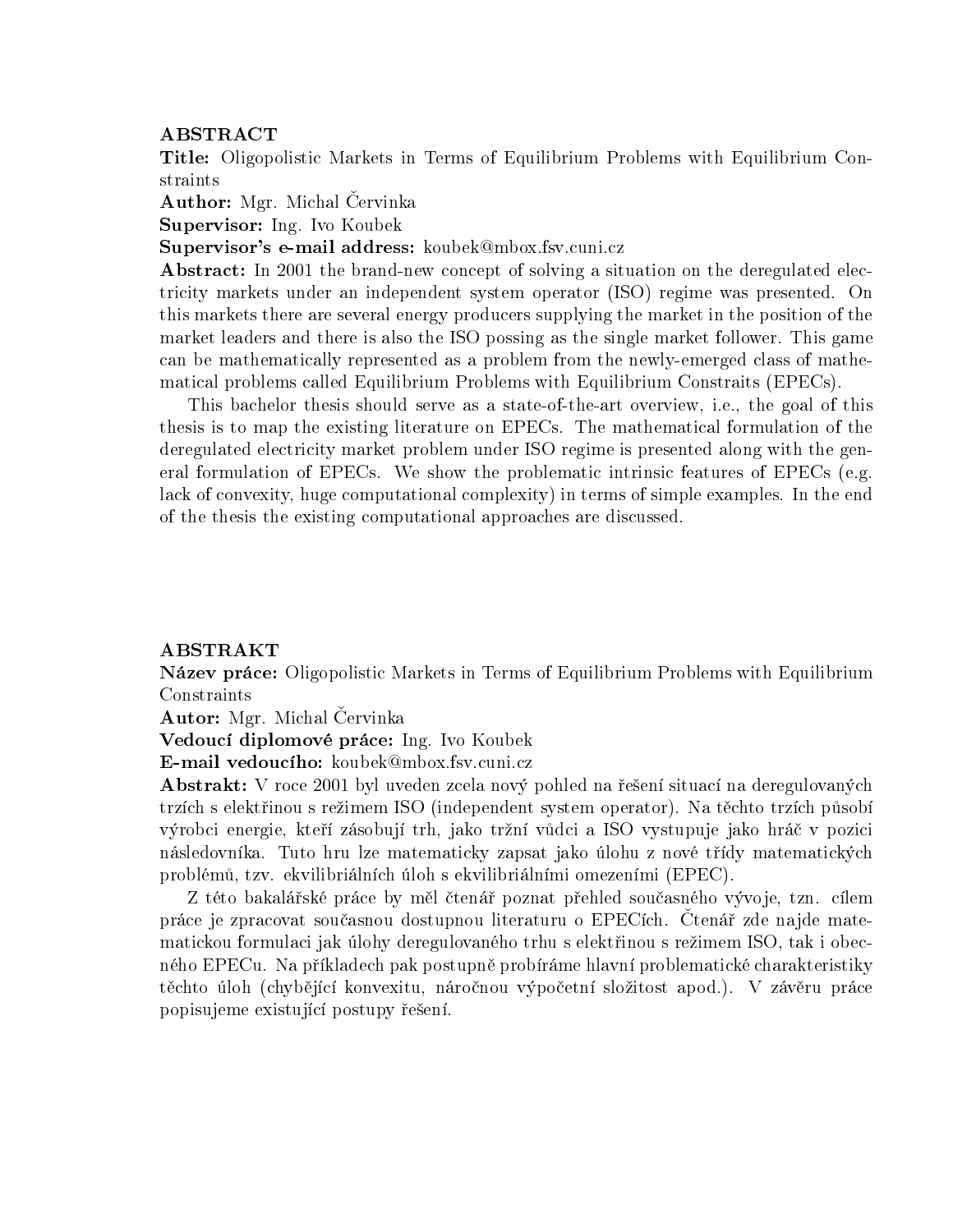## Contents

|                | 1 Introduction                                                                                                                                                                                                                                                                                                          | 6                    |
|----------------|-------------------------------------------------------------------------------------------------------------------------------------------------------------------------------------------------------------------------------------------------------------------------------------------------------------------------|----------------------|
|                | 2 Preliminaries                                                                                                                                                                                                                                                                                                         | 8                    |
| 3              | <b>Competition in Deregulated Electricity Markets</b><br>Problem Formulation: ISO's pricing and dispatch problem<br>3.1<br>Problem Formulation: market participant's bidding problem<br>3.2<br>3.3                                                                                                                      | 11<br>11<br>12<br>13 |
| $\overline{4}$ | Noncooperative Equilibrium Problems with Equilibrium Constraints<br>4.1<br>4.2<br>Numerical approaches resources in the contract of the set of the set of the set of the set of the set of the set of the set of the set of the set of the set of the set of the set of the set of the set of the set of the set<br>4.3 | 15<br>15<br>17<br>19 |
| 5              | Cooperative Equilibrium Problems with Equilibrium Constraints<br>5.1<br>5.2                                                                                                                                                                                                                                             | 21<br>21<br>22       |
| 6              | Conclusion                                                                                                                                                                                                                                                                                                              | 27                   |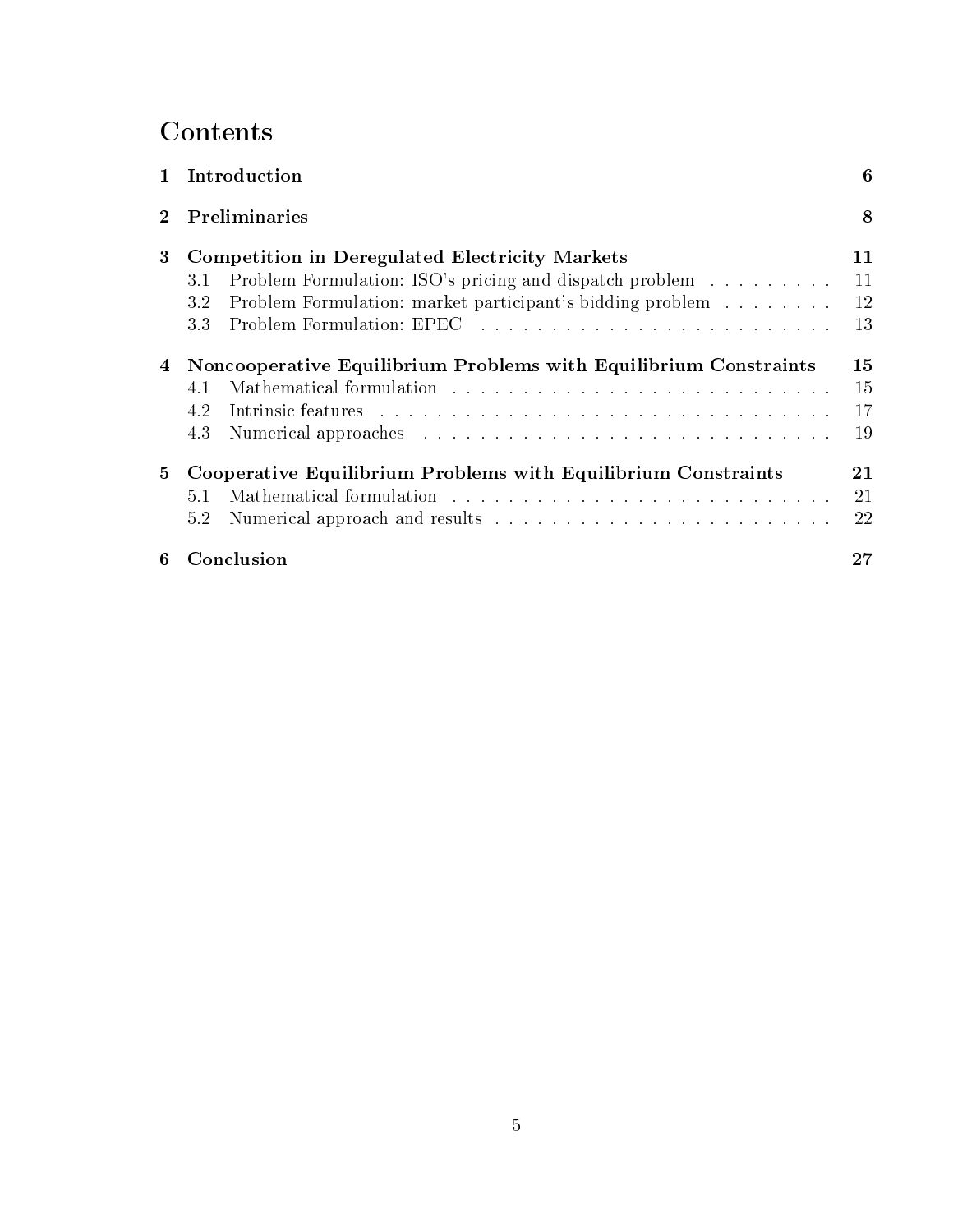#### Introduction  $\mathbf 1$

Namely, because the shape of the whole universe is most perfect and, in fact, designed by the wisest creator, nothing in all of the world will occur in which no maximum or minimum rule is somehow shining forth.

Leonhard Euler (1744)

The central theme of considerable part of everything that has been written down is theme of a conflicting situation, a collision of interests. Though being one of the oldest notions among mankind, the scientific approach has started relatively recently, around nineteen hundred and thirty. Since then, more and more scientific disciplines, like applied mathematics, economics, sociology and politics, devote attention to the analysis of conflicting situations.

An individual has to make a decision and each possible decision leads to different outcome. More, this individual may not be the only one who decides about the particular outcome. The application of "game theory" mainly deals with economic (that is of the main interest in this work) and political conflicting situations, worst case designs and modelling of war games.

In multi-person decision making, optimality is not a well-defined concept. Therefore, we can consider several different notions. However, there are two distinct widely used equilibrium concepts: a solution to a noncooperative game, where each player can't improve his or her outcome by altering his or her decision unilaterally, is called a *Nash equilibrium solution*, and in case when cooperation is allowed, if no other other joint decision of the player can improve the performance of at least on of them, without degrading the performance of the other, we arrive at a *Pareto optimal solution*.

Dominant firms in a market can exercise their power to manipulate the market to their own advantage. If all firms have the same market share then the market can be modelled by a Cournot-Nash equilibrium concept [11], a noncooperative game in which all firms simultaneously compete against each other. When there is a single dominant firm, however, the market must be modelled as a Stackelberg (or *single-leader-follower*) game [16], in which the dominant firm (usually due to some temporal advantage over the other firms), the market *leader*, maximizes its profit subject to all other firms, the *followers*, being in a competitive equilibrium. Mathematically, Stackelberg games are usually expressed in terms of bilevel optimization problems called mathematical problems with equilibrium constraints (MPECs). This class of problems introduced in 1970s was under heavy interest of several mathematicians in 1990s and we can already find several monographs on MPECs (e.g.  $[7]$  and  $[12]$ ).

Between these two sort of extreme situations lays the *multi-leader-follower* game that has multiple dominant firms and a number of followers. This situation might occur, e.g., if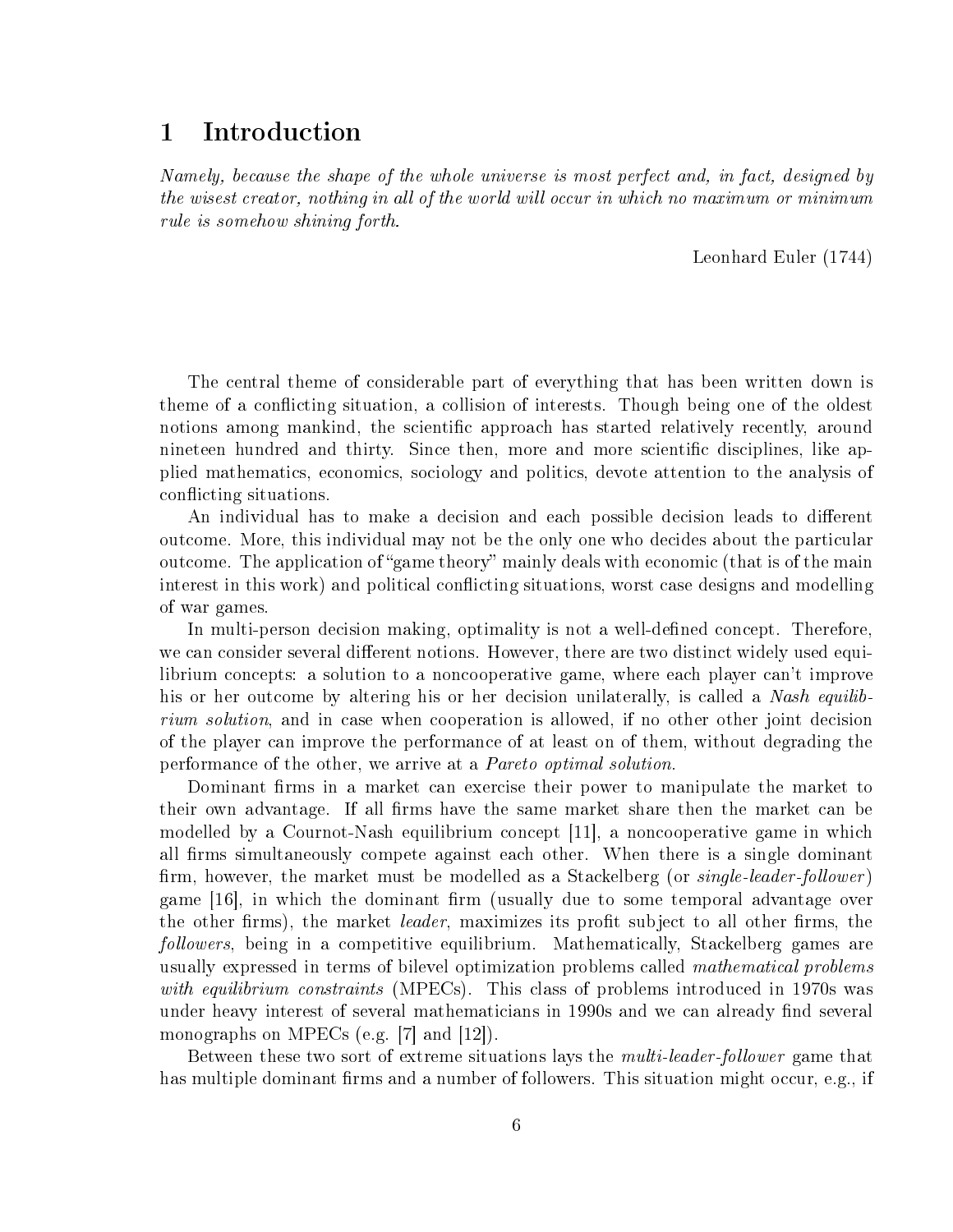the standard Cournot-Nash strategy is simultaneously deserted by two or more firms. In such a case each of them has to make some assumptions not only about the behavior of the followers, but also of the remaining leaders. Concerning the behavior of the leaders, one can distinguish two situations: first that all leaders cooperate and second that the leaders' strategies form the Cournot-Nash equilibrium on the upper level. The former case has been investigated in [8] and [10] using tools of the multiobjective optimization and the generalized differential calculus by Boris Mordukhovich. In latter case, one obtains a rather complex equilibrium problem of parametrically coupled MPECs. In this thesis we shall focus on both cases. As to our knowledge, there has not yet been published a work that investigates situations where the leaders build some coalitions.

Within the class of games, in which leaders act noncooperatively, we shall consider only those in which the followers' responses are constrained to be identical for each leader, so called *multi-leader-identical-follower* games. Problems of this type arise, for example, in the analysis of deregulated electricity markets [5]. To mathematically express these problems, one can use the novel modelling paradigm of *equilibrium problems with equilibrium constraints* (EPECs). This class of equilibrium problems was introduced in [14] and since then it was further developed, e.g., in [13], [3], [6] and [17]. In some papers (e.g. [6], [17]) there are already proposals how to treat EPECs in order to solve them. Several of the solving techniques can be found there.

This bachelor thesis is organized as follows. In the next section we will introduce the above mentioned optimization and generalized differential tools along with other mathematical objects that we will use throughout the thesis. In section 3 we will describe the model of competition in deregulated electricity markets as it was published in [5]. This model in fact motivated the researchers to investigate EPECs more thoroughly. In section 4 we will give the rigorous definition of a noncooperative solution to EPECs and discuss some intrinsic (usually problematic) features of this class of problems and we will illustrate EPECs via some simple academic examples. We will also discuss there some of already existing solution methods. Section 5 is devoted to cooperative equilibrium bilevel games. We present the numerical approach developed by the author of this thesis along with results of the application to academic examples of oligopolistic markets.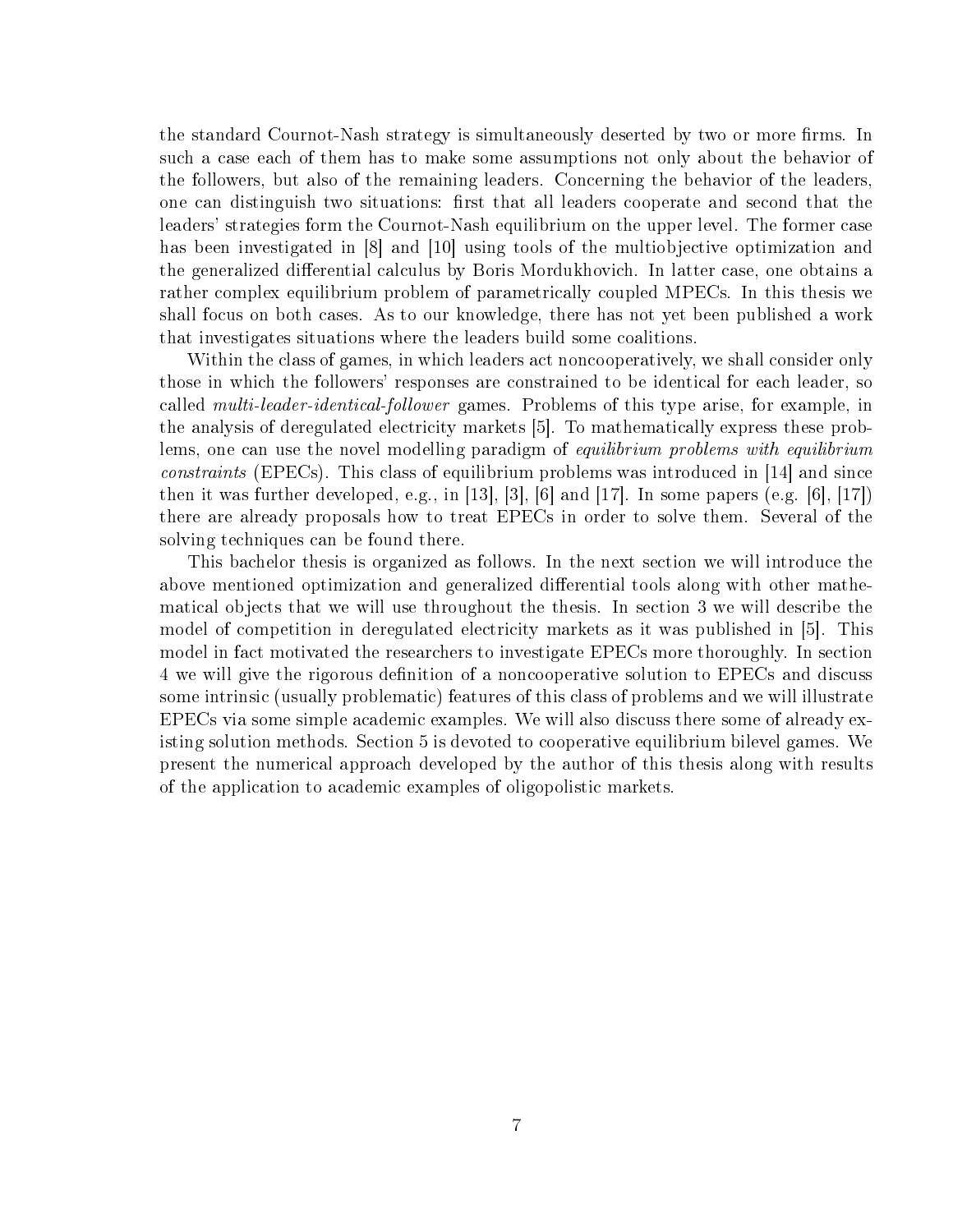### Preliminaries  $\overline{2}$

In this section we introduce the notation and give definitions to mathematical objects that are used in this thesis. We also present briefly their main properties to help the reader to properly understand them.

By  $\mathbb{R}^n_+$  we mean the nonnegative orthant of  $\mathbb{R}^n$ , i.e.,  $y \in \mathbb{R}^n_+$  is equivalent to  $y_i \geq 0, i =$  $1, \ldots, n$ . The set operator riK denotes the relative interior of a set K. Recall that x is a relative interior point of C, if x is an interior point of C relative to affC, where affC is an affine space generated by C. A mapping F is called a set-valued map or multifunction if  $F$  maps points from a space X to subsets of a space Y. Multifunctions are usually denoted as  $F[X \rightrightarrows Y]$ . We will benefit from notation  $a_{-i}$  that denotes a vector constructed from a vector a by omitting the *i*th component. E.i.,  $a_{-i} = (a_1, \ldots, a_{i-1}, a_{i+1}, \ldots, a_n), i = 1, \ldots, n$ .

We say that  $F[\Omega \subset \mathbb{R}^n \to \mathbb{R}^m]$  is (globally) Lipschitz continuous with modulus  $k > 0$ on  $\Omega$ , if

$$
|| F(x_1) - F(x_2) || \le k || x_1 - x_2 ||
$$
 for all  $x_1, x_2 \in \Omega$ .

We say that F is locally Lipschitz on  $\Omega$  if it is Lipschitz on an  $\epsilon > 0$  neighbourhood of each point  $x \in \Omega$ . The notion of Lipschitz continuity plays a fundamental role in variational analysis; subdifferential theory even characterizes the presence of Lipschitz continuity and provides a calculus. Moreover, every convex function is locally Lipschitz.

Clarke's directional derivative for a locally Lipschitz function  $f[\mathbb{R}^n \to \mathbb{R}]$  with Lipschitz constant  $k$  is defined by

$$
f^{\circ}(\bar{x}; v) = \lim_{x \to \bar{x}, t \searrow 0} \frac{f(x + tv) - f(\bar{x})}{t}
$$

and Clarke's generalized gradient or *Clarke subdifferential* of f at  $\bar{x}$ 

$$
\bar{\partial}f(\bar{x}) = \{x^* \mid \langle x^*, v \rangle \le f^\circ(\bar{x}; v) \ \forall v \in \mathbb{R}^n\}.
$$

For arbitrary x,  $f^{\circ}(x, \cdot)$  is convex, positively homogeneous and globally Lipschitz with constant  $k$ . Further

 $\bar{\partial}f(\cdot)$  is convex and nonempty

and  $\bar{\partial}f(\cdot) \subset k\mathbb{B}$ , where  $\mathbb B$  is a closed unit ball in  $\mathbb{R}^n$  with radius 1.

 $f^{\circ}$ 

$$
\bar{\partial}\left(\sum_{i}(\alpha_{i}f_{i})(\bar{x})\right) \subset \sum_{i}\alpha_{i}\bar{\partial}f_{i}(\bar{x})
$$
\n
$$
(x; v) = (-f)^{\circ}(x; -v), \qquad \bar{\partial}(-f)(\bar{x}) = -\bar{\partial}f(\bar{x})
$$
\n
$$
f^{\circ}(\bar{x}; v) = \max_{x^{*} \in \bar{\partial}f(\bar{x})} \langle x^{*}, v \rangle,
$$
\n(1)

if  $\hat{x}$  is a local minimizer of f then  $0 \in \bar{\partial} f(\hat{x})$ .  $(2)$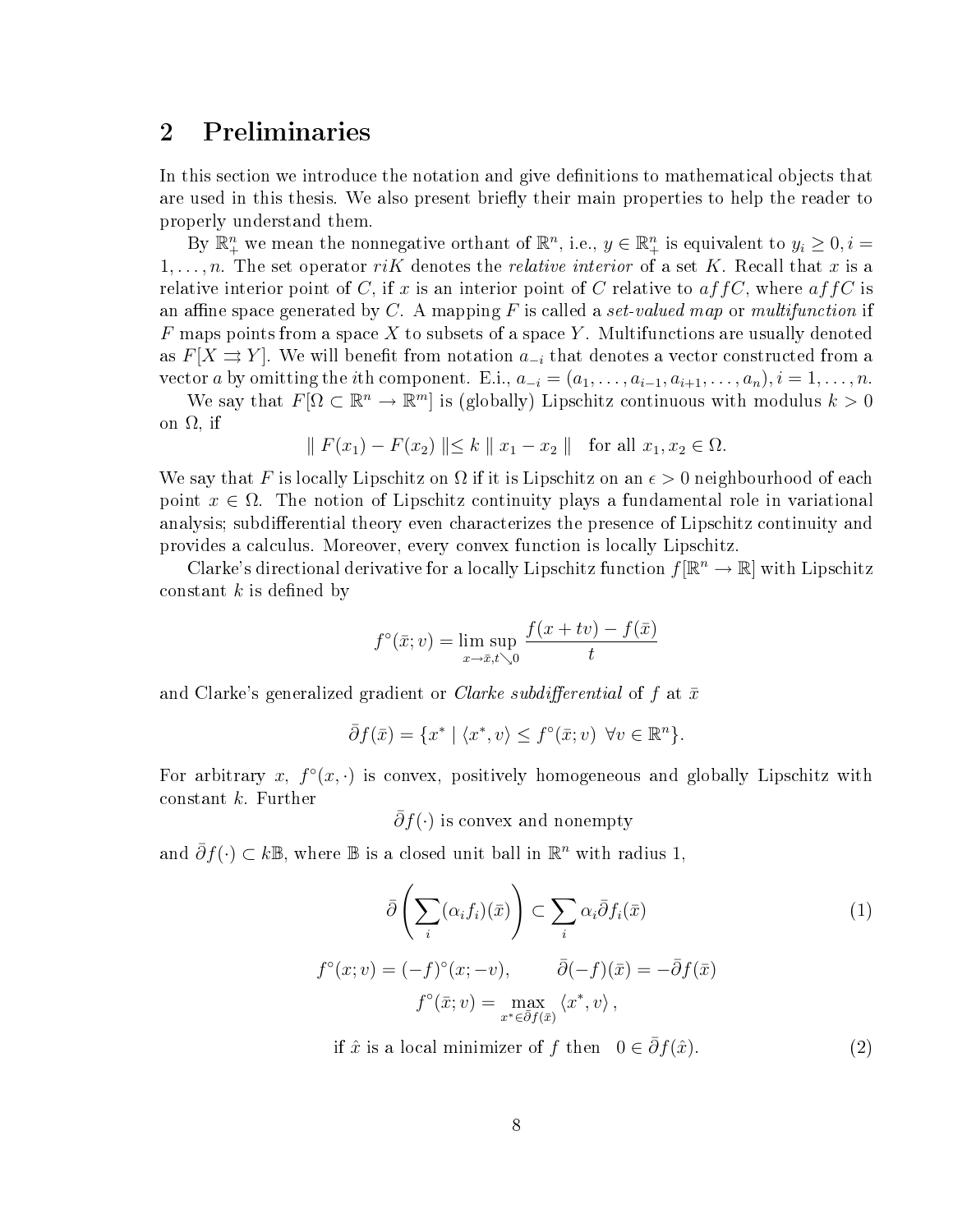A very important result is that Clarke subdifferential is the smallest one among any convex-valued subdifferentials with properties (1), (2) and "robustness" (closed graph) =

$$
\bar{\partial}f(\bar{x}) = \limsup_{x \to \bar{x}} \bar{\partial}f(x),
$$

+ MHz → MHz → MHz → MHz → MHz → MHz → MHz → MHz → MHz → MHz → MHz → MHz → MHz → MHz → MHz → MHz → MHz → MHz → MHz → MHz → MHz → MHz → MHz → MHz → MHz → MHz → MHz → MHz → MHz → MHz → MHz → MHz → MHz → MHz → MHz → MHz → MHz J -- : ng  $F[\mathbb{R}^n \rightrightarrows \mathbb{R}^m]$  at a point  $\bar{x}$  by nt  $\bar{x}$  by

$$
\limsup_{x \to \bar{x}} F(x) := \{ y \in \mathbb{R}^m | \exists x_k \to x, \exists y_k \to y \text{ with } y_k \in F(x_k) \}.
$$

(basic, limiting) normal cone to  $\Omega$  at  $\bar{x}$  is defined by  $\frac{\Omega}{\longrightarrow} \bar{x}$  means that  $x \to \bar{x}$  with  $x \in \Omega$ . Given  $\Omega \subset \mathbb{R}^n$  and  $\bar{x} \in \text{cl}\Omega$ , the *l* cone to  $\Omega$  at  $\bar{x}$  is defined by Jan Andrea (1986) – a stationer and the station of the station of the station of the station of the stationary

$$
N_{\Omega}(\bar{x}) = \limsup_{x \to \bar{x}} \text{ [cone } (x - \Pi_{\Omega}(x))],\tag{3}
$$

where "cone" stands for the conic hull of a set, and where  $\Pi_{\Omega}(\cdot)$  denotes the Euclidean - 
onto clΩ, i.e., 

$$
\Pi_{\Omega}(x) := \{ w \in \text{cl}\Omega \mid \parallel x - w \parallel = \text{dist}(x, \Omega) \}.
$$

It is well known that our basic normal cone  $(\beta)$  is generally  $\emph{nonconvex},$  while for a convex set  $\Omega$  it reduces to the normal cone in the sense of convex analysis. The normal cone can + 5 4 --

$$
N_{\Omega}(\bar{x}) = \limsup_{x \to \bar{x}} \hat{N}_{\Omega}(x),
$$

 $\Delta E \sim 1$ mal, cone  $\hat{N}_{\Omega}(\cdot)$  is defined by Julie 1986, and the contract of the contract of the contract of the contract of the contract of the contract of

$$
\hat{N}_{\Omega}(\bar{x}) := \begin{cases} \{x^* \in \mathbb{R}^n | \limsup_{x \to \bar{x}} \frac{\langle x^*, x - \bar{x} \rangle}{\|x - \bar{x}\|} \le 0 \} & \text{for } \bar{x} \in \text{cl}\Omega, \\ \emptyset & \text{otherwise.} \end{cases}
$$

Note that the prenormal cone is the negative polar cone to the Bouligand-Severi contingent ngent i mandan kang taun 1970.<br>''' cone, while the normal cone (3) cannot be dual to any tangent cone due to its nonconvexity;  $\;$  $\mathbf{u} = \mathbf{u} \cdot \mathbf{v}$ - - .4 6

K 6 - $N_{\mathbb{R}_+}(\cdot)$ . At  $x = 0$  it is  $\mathbb{R}_-$ , at  $x > 0$  it is just 0 and at  $x < 0$  it is ,一个人的人都是一个人的人,但是,我们的人都是一个人的人,我们的人都是一个人的人,我们的人都是一个人的人,我们的人都是一个人的人,我们的人都是一个人的人,我们的  $\mathbb{R}_{-}$ , at  $x > 0$  it is just 0 and at  $x < 0$  it is<br>minimizers of a continuously differentiable s just 0 and at  $x < 0$  it is<br>nationally differentiable 4 \*- . --6 J - - 4 L
 on  $f$  on  $\mathbb{R}_+$ , these points need to satisfy and the contract of the contract of the contract of the contract of the contract of the contract of the contract of

$$
0 \in f'(x) + N_{\mathbb{R}_+}(x),
$$

. 64 -- ). - - - - \$ < M
-N +-4 = - + ng.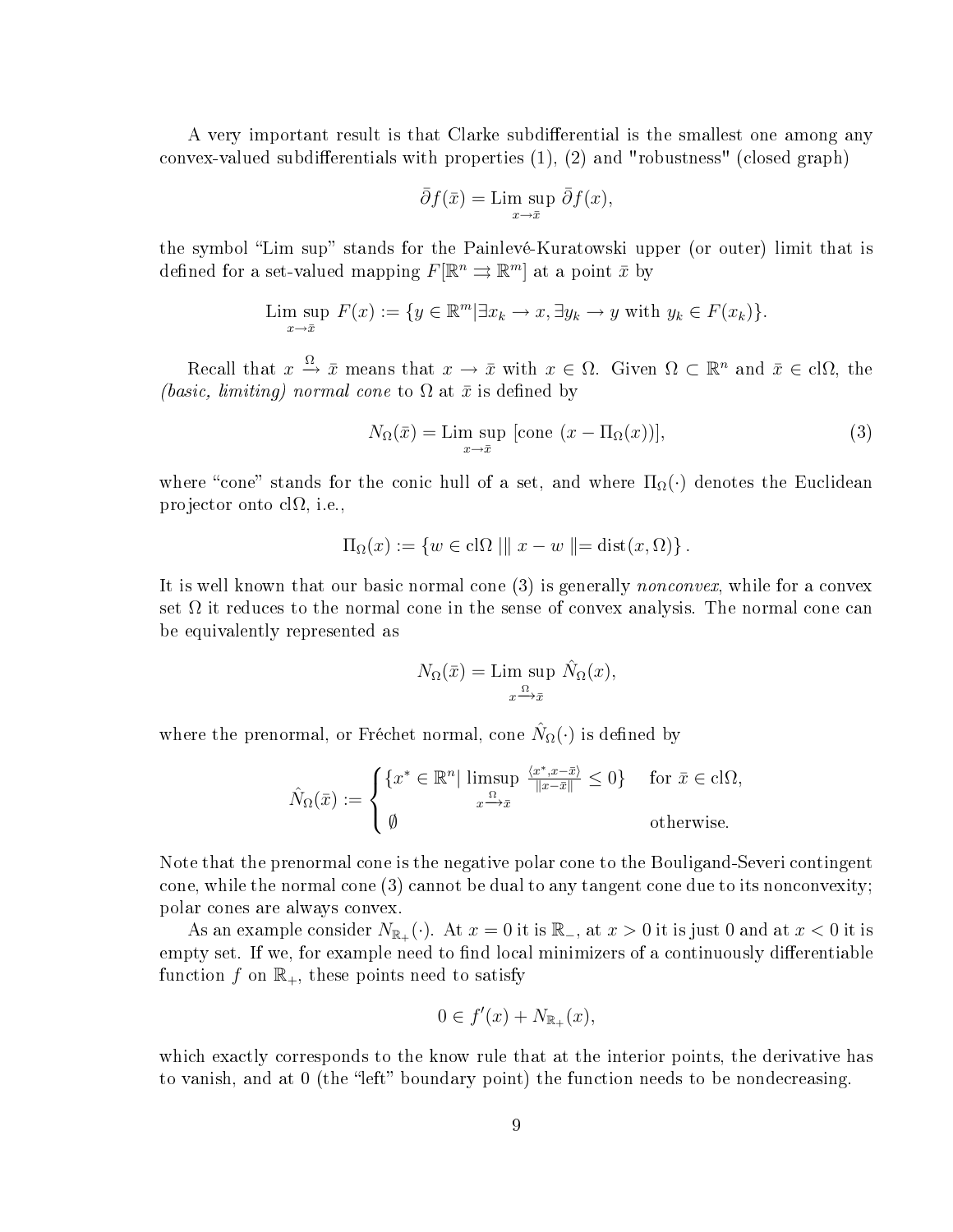In nonlinear optimization problems (NLP) of the form

minimize 
$$
f(x)
$$
  
subject to  $h_i(x) = 0, i = 1, ..., p$ ,  
 $g_k(x) \le 0, k = 1, ..., m$ , (4)

where functions  $f, h_i, i = 1, \ldots, p$ , and  $g_k, k = 1, \ldots, m$ , are continuously differentiable at some reference point  $\bar{x}$ , the necessary optimality conditions for  $\bar{x} \in \mathbb{R}^n$  to be a solution of (4) can be expressed in the form of so called Karush-Kuhn-Tucker system of conditions  $(KKT)$ 

$$
h_i(\bar{x}) = 0, i = 1, \dots, p, \ g_k(\bar{x}) \le 0, k = 1, \dots, m,
$$
  
there exists vectors  $\bar{v} \in \mathbb{R}^p, \bar{u} \in \mathbb{R}^m$  such that  
 $\bar{u}_k g_k(\bar{x}) = 0, k = 1, \dots, m, \ \bar{u}_k \ge 0, k = 1, \dots, m,$   
 $\nabla_x L(\bar{x}, \bar{u}, \bar{v}) = \nabla f(x) + \sum_{i=1}^p \bar{v}_i \nabla h(\bar{x}) + \sum_{k=1}^m \bar{u}_k \nabla g_k(\bar{x}) = 0.$ 

A function L is called Lagrangian function and  $u, v$  are called Lagrangian multiplicators or simply multiplicators. In the case when  $(4)$  is a strictly convex NLP, i.e., the corresponding Lagrangian function is strictly convex in variable x, the KKT conditions at  $\bar{x}$  are necessary and sufficient conditions for  $\bar{x}$  to be a local solution to our NLP. If we however denote the feasible set by

$$
Z = \{x \in \mathbb{R}^n | h_i(x) = 0, i = 1, \dots, p, g_k(x) \le 0, k = 1, \dots, m\}
$$

the necessary optimality conditions can be equivalently expressed via *generalized equation*  $(GE)$ 

$$
0 \in \nabla f(\bar{x}) + N_Z(\bar{x}).
$$

The symbolical notation is more elegant and (perhaps unfortunately) we no longer need to define the multiplicators (however, the notion is captured by the structure of the limiting normal cone, see the simple example above).

Finally we need to define a *mixed strategy*. This concept comes from the game theory. It is a strategy of a player consisting of feasible moves and a probability distribution (in case of a discreet problem just a collection of weights) which corresponds in case of a repeatedly played game to how frequently each move is to be played. On the other hand, *pure strategy* is a special case of mixed strategy that is a Dirac measure, a probability measure which in terms of probability represents the almost sure outcome  $x$  in the sample space X. A player can use a mixed strategy, e.g., when he or she is indifferent between several pure strategies, or when keeping the opponent guessing is desirable. The concept of mixed strategies is also used in situations when the existence of a solution (pure strategy) to a game is not ensured and we could use a generalized concept of solution.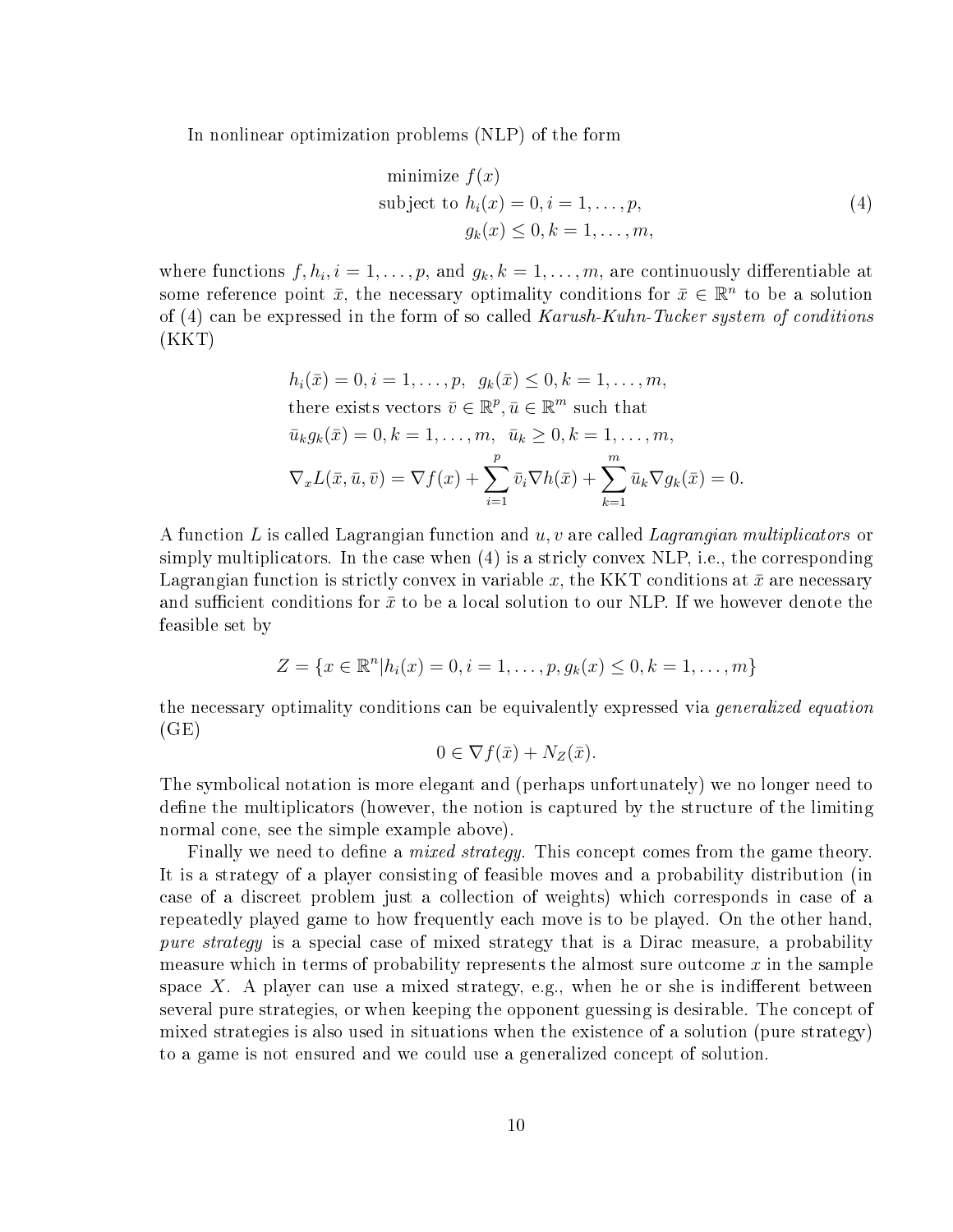#### 3 **Competition in Deregulated Electricity Markets**

An important issue in all deregulated electricity markets is the market power of participants such as generators, large utilities, or providers of ancillary services. The transportation of power from a generation node (source) to a consumption node (sink) is governed by the Kirkhoff Laws (laically speaking, power flows along the paths of the least resistance). So, transmission of power is different from the transportation of the ordinary commodity in a spatial market. The location and quantity of any injection or withdrawal of power determines the actual transmission capacity of any link in electric network. As a result, the key issue in the overall design is how a network (grid) operator dispatches electricity. The difference is particularly marked when the network contains loops and there are transmission capacity limits.

In this chapter that is based on  $|5|$  we show how to model so called *pool-type* markets as operated in Australia, New Zealand and some parts of United States, where the *independent system operator* (ISO) performs the following functions: 1) dispatching electricity from generators to consumers by maximizing "social welfare" based on the cost/benefit functions that are bid by generators and consumers given the ISO is constrained by transmission limits, security considerations and other operating constraints; 2) facilitating financial settlements based on locational marginal prices.

#### 3.1 Problem Formulation: ISO's pricing and dispatch problem

Suppose an electric network with  $N+1$  nodes (buses) labelled  $0, \ldots, N$ , and a set L of links, where the link between node i and j is written  $ij$ .

Bidders (generators and retailers) have complete information about the network, the ISO's operation procedure and all other participants' cost/utility functions. The bids are submitted to ISO in form of their supply or demand functions. The ISO (taking account of the network) solves a social welfare maximization problem assuming the bids are truthful, announcing a dispatch for each bidder and possibly distinct prices at each node. Consumers pay generators according to the scheduled dispatch and nodal prices. The market is then cleared according to each player's binding bid.

For the sake of simplicity, assume that there is a single generator or consumer at any Node *i*. Otherwise we may state that generators or consumers located in the same node are assumed to have identical cost or utility functions (but as active bidders each bids independently).

Each player's cost or utility function is a quadratic function in quantity  $q_i$ , either cost,  $A_i q_i + B_i q_i^2 (q_i \ge 0)$ , or utility,  $-A_i q_i - B_i q_i^2 (q_i \le 0)$ , where each  $A_i$  and  $B_i$  is assumed to be positive. We can hence let generators (consumers) bid their supply (demand) functions to the ISO in the form of a pair of coefficients  $(a_i, b_i)$ . To avoid any confusion, recall that  $A_i q_i + B_i q_i^2$  and  $a_i q_i + b_i q_i^2 (q_i \ge 0)$ , are cost and supply functions of the generator, respectively, and  $-A_iq_i - B_iq_i^2$ ,  $-a_iq_i - b_iq_i^2$   $(q_i \leq 0)$ , are the utility and demand functions of the consumer, respectively. A consumer at Node  $i$  is dispatched a quantity in the range  $[0, \frac{A_i}{2B_i}]$ , where his or her utility is nondecreasing in the quantity consumed.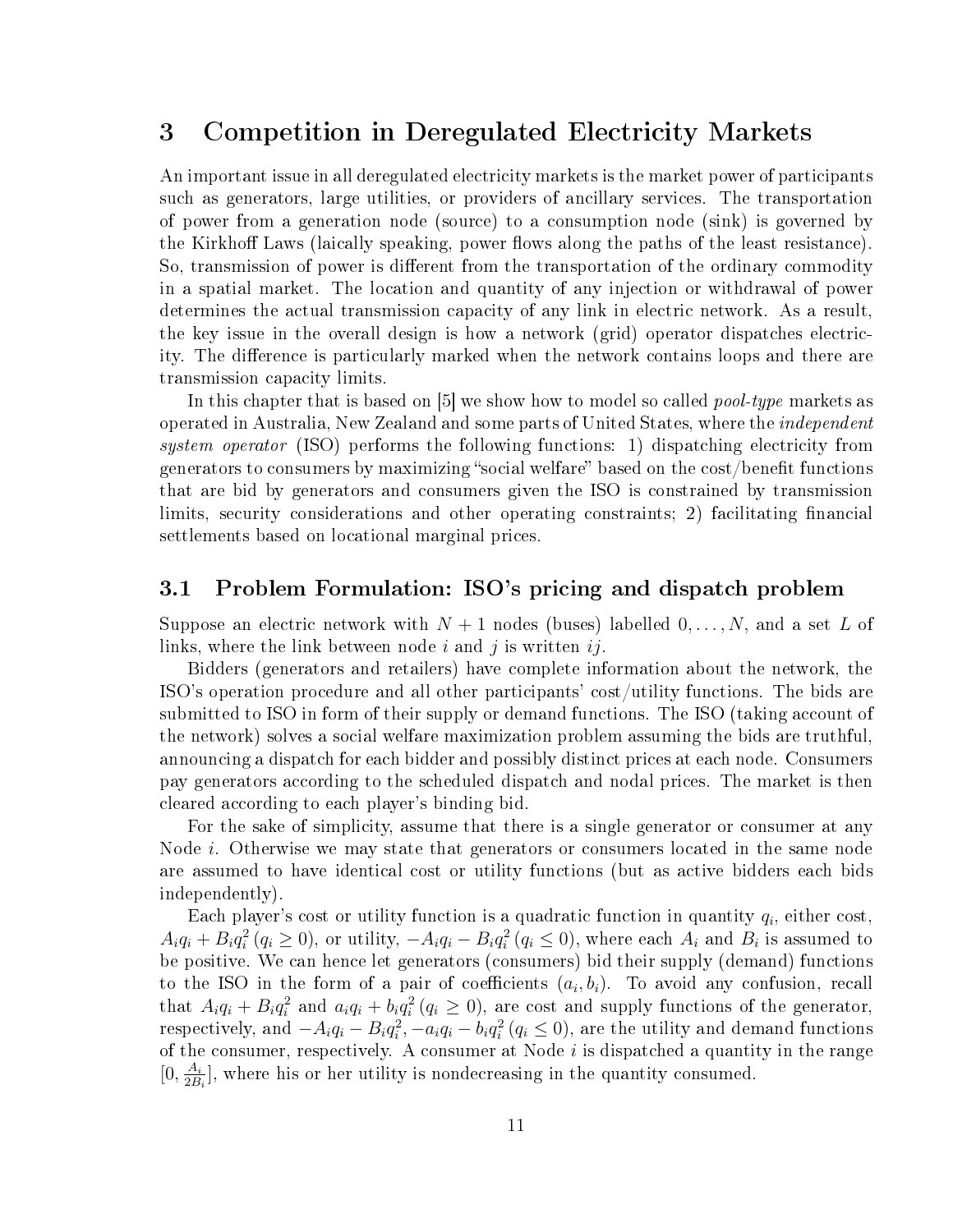The ISO solves the following problem of minimizing the social cost (same problem as maximizing the social welfare) over all  $N+1$  nodes:

minimize 
$$
\sum_{q_0, ..., q_N}^{N} (a_i q_i + b_i q_i^2)
$$
  
subject to  $q_0 + q_1 + \dots + q_N = 0$  (5)

$$
-C_{ij} \le \sum_{k=1}^{N} \phi_{ij,k} q_k \le C_{ij}, \ i < j, ij \in L
$$
 (6)

$$
q_i \ge 0, \ i: \ \text{generator}, \ q_i \le 0, \ i: \ \text{consumer}, \tag{7}
$$

where  $C_{ij}$  denotes the transmission limit on the link ij and  $\phi_{ij,k}$  (distribution factor) denotes the contribution of an injection (or withdrawal) at Node  $k$  to the link ij. The distribution factors are determined by the network's physical properties. The optimal solution to this problem is denoted by  $q = (q_0(a, b), \ldots, q_N(a, b)).$ 

Let us denote the Lagrange multipliers corresponding to the optimal solution such that  $\lambda, \mu_{ij}, \overline{\mu}_{ij}$  and  $\nu_i$  are the multiplier corresponding to (5), (6) (left hand side and right hand side inequality) and (7), respectively. The optimal quantities  $q_k$  commit the ISO to paying (charging) the kth player a price that is consistent with their bid supply (demand) function:

$$
p_k = a_k + 2b_k q_k.
$$

Additionally, if  $q_k \neq 0$ , the ISO in effect sets  $p_k$  equal to

$$
p_k = -\lambda - \sum_{i < j, ij \in L} (\overline{\mu}_{ij} - \underline{\mu}_{ij}) \phi_{ij,k},
$$

as it comes from the ISO's Karush-Kuhn-Tucker (KKT) conditions. Note that when binding transmission quantities are missing,  $p_k$  equals the shadow price  $(-\lambda)$  of the requirement that electricity generated equals electricity consumed.

The authors of [5] state several remarks. In the proposed model, players bid continuous supply or demand functions. In real electricity markets, the format of bids is typically a stepwise function, which is difficult to formally model. As an example, in Australia, generators bid sixteen hours in advance ten steps (price/quantity pairs) for each of 48 half hours of the next day. The ISO then predispatches the generators according to the forecast loads for each of the 48 half hours. However, up to five minutes before the real-time dispatch, generators are allowed to change their quantity, but not price, offers by moving their quantities up or down along the offered price stack. This model neither captures the stepwise bids nor the rebidding aspect of that market.

#### Problem Formulation: market participant's bidding problem  $\rm 3.2$

Let us now consider the behavior of profit-maximizing player on the market described above. The question is, what supply or demand function should Bidder i submit to the ISO to achieve the player's own maximal profit?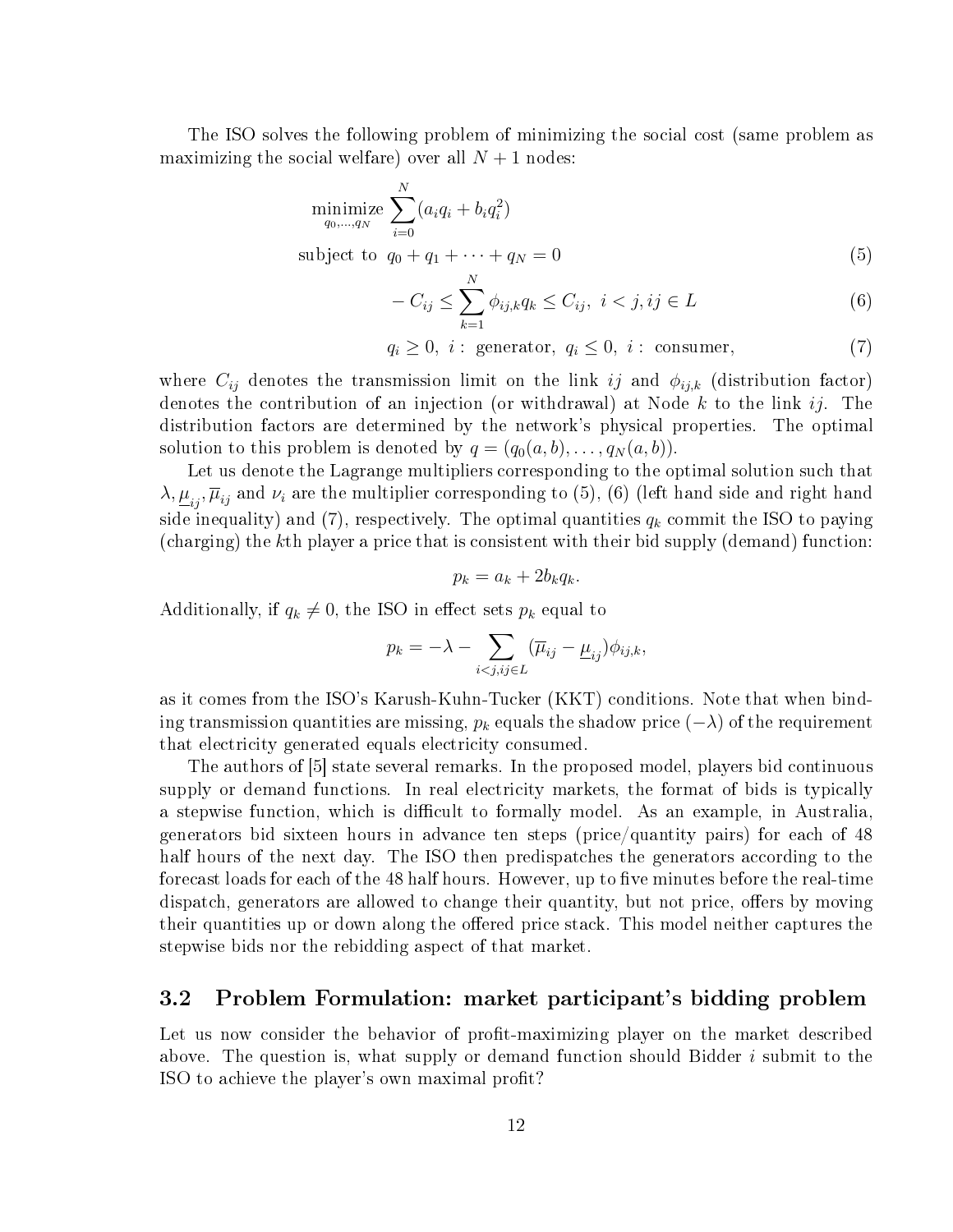$\mathcal{L}_{\mathbf{y}}(x)$  and  $\mathcal{L}_{\mathbf{y}}(x)$  is the  $\mathcal{L}_{\mathbf{y}}(x)$  and  $\mathcal{L}_{\mathbf{y}}(x)$  is the continuous function of  $\mathbf{y}$ is  $a_i + 2b_iq_i$ , then the profit maximization problem is: J 6 -

$$
\begin{aligned}\n\text{maximize } (a_i + 2b_i q_i)q_i - (A_i q_i + B_i q_i^2) \\
\text{subject to } \underline{A}_i &\le a_i \le \overline{A}_i \\
\underline{B}_i &\le b_i \le \overline{B}_i \\
q_i \text{ such that } q = (q_0, \dots, q_N) \text{ solves the ISO's minimization} \\
\text{problem given the other participants' bids } (a_{-i}, b_{-i}).\n\end{aligned} \tag{8}
$$

The constants  $\underline{A}_i$ ,  $\overline{A}_i$  and  $\underline{B}_i$ ,  $\overline{B}_i$ , assumed to satisfy  $-4$  -4  $-4$  -4  $-4$  -4  $-4$  -4  $-4$  -4  $-4$  -4  $-4$  -4  $-4$  -4  $-4$  -4  $-4$  -4  $-4$  -4  $-4$  -4  $-4$  -4  $-4$  -4  $-4$  -4  $-4$  -4  $-4$  -4  $-4$  -4  $-4$  -4  $-4$  -4  $-4$  -4  $-4$  -4  $-4$  -4  $-4$  -4  $-4$  -4  $-4$  -4  $-4$  -4  $-4$ 

 $0 < \underline{A}_i \leq A_i \leq \overline{A}_i$  and  $0 < \underline{B}_i \leq B_i \leq \overline{B}_i$ 

are lower and upper bounds for  $a_i$  and  $b_i$  that are based on industry knowledge and are<br>imposed by the ISO +4 \*3

The outlined problem is a bilevel program, where the lower-level problem is that  $q$ the contract of the contract of the contract of the contract of the contract of the contract of the contract o  $\alpha$  better .
-I. -+ - \*3 3 - L - - -+ - - <S= . ,,7 \*3D -+ --- + -+ ---

 \*3D -+ - 4 6 5- -+ spatch  $q(a, b)$  solves the<br>constraints that satisfy problem it and only it there exist multipliers corresponding to the constraints that satisfy -4 ,,7 ons at  $q(a, b)$ . Given the other participants' bids  $(a_{-i}, b_{-i})$ , Bidder -- D + ds  $(a_{-i}, b_{-i})$ , Bidder  $\Gamma$ 

maximize 
$$
(a_i + 2b_iq_i)q_i - (A_iq_i + B_iq_i^2)
$$
  
\nsubject to  $\underline{A}_i \leq a_i \leq \overline{A}_i$   
\n $\underline{B}_i \leq b_i \leq \overline{B}_i$   
\nwhere, for each  $j = 0, ..., N$  and  $mn \in L$  with  $m < n$ :  
\n $a_j + 2b_jq_j + \lambda + \sum_{i < k, i k \in L} \phi_{ik,j}(\overline{\mu}_{ik} - \underline{\mu}_{ik}) - \nu_j = 0$   
\n(ISO-KKT)  
\n $\begin{cases}\na_0 + \cdots + a_N = 0 \\
0 \leq C_{mn} + \sum_{k=1}^N \phi_{mn,k}q_k \perp \underline{\mu}_{mn} \geq 0 \\
0 \leq C_{mn} - \sum_{k=1}^N \phi_{mn,k}q_k \perp \overline{\mu}_{mn} \geq 0 \\
0 \leq q_j \perp \nu_j \geq 0 \text{ if Bidder } j \text{ is a generator} \\
0 \geq q_j \perp \nu_j \leq 0 \text{ if Bidder } j \text{ is a consumer.}\n\end{cases}$ \n(9)

 $\sqrt{2}$ 

 $\mathbf{f} = \mathbf{f}$ 4 : straints, we refer to this type of MPEC as to the MPCC. The game based on all the  $\,$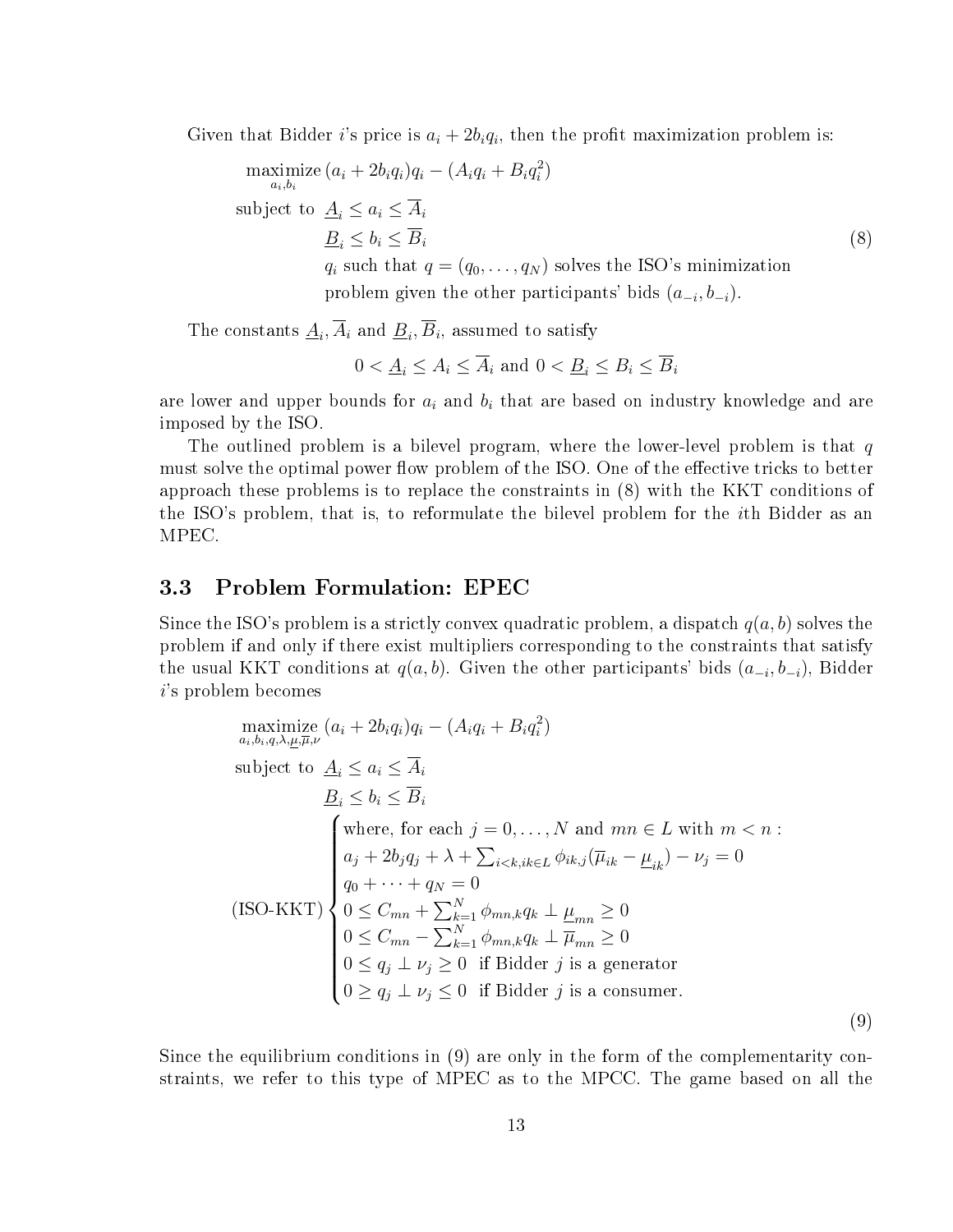participants' problems (9), for  $i = 0, \ldots N$ , gives rise to an EPEC. One can form from the KKT conditions for each bidder a system of KKT conditions in which the ISO's KKT conditions appear only once. Authors of [5] call this system All-KKT (which constitutes an EPCC) and search for a Nash stationary equilibrium as a solution of All-KKT. For mode details on deregulated electricity markets and results of the numerical tests on several examined games we refer to the original work.

In the next section, we define EPEC and particularly EPCC in the general form and instead of KKT conditions we will use generalized equations.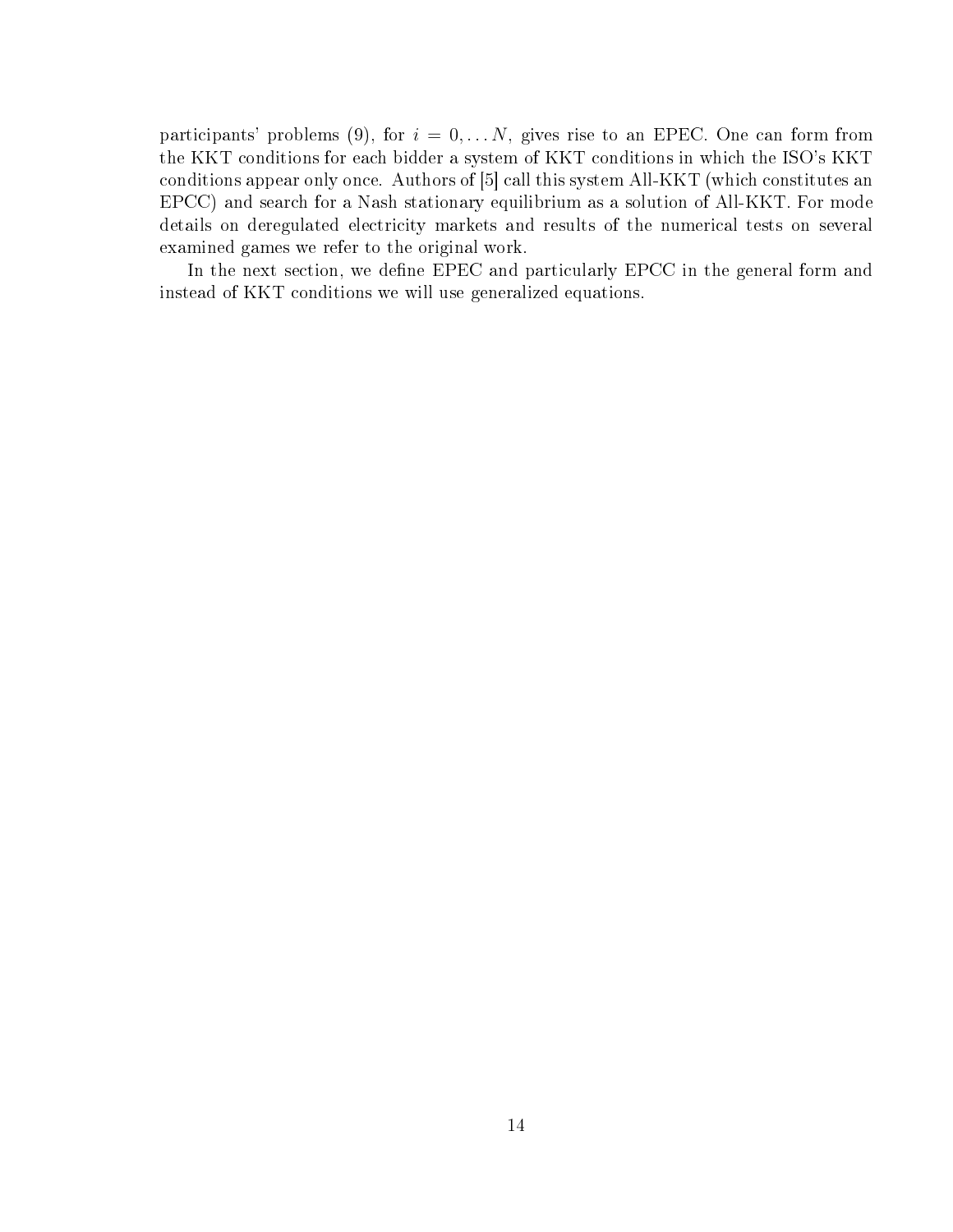### Noncooperative Equilibrium Problems with Equilib- $\overline{4}$ rium Constraints

One usually defines oligopoly as market with "few sellers" (which is indeed the exact meaning of the word oligopoly). This market structure comes forth when a firm believes that the outcome of its decision making depends heavily on the decisions taken by other market player. So the firm seeks to maximize its profit (or minimize its losses) in the situation of close interdependence. The theory of oligopoly investigates this process of decision making, with interest to make predictions of decisions of sellers in such situations.

The application of game theory (that puts stress on the rationality of calculations made by the firm concerned) to oligopoly theory has led to fundamental reinterpretations of the models. This was one of the major impulses for both mathematical and economical research communities. Mathematicians soon found out that these patterns of rational reasoning may be applied to other scientific areas, such as biology (when studying natural equilibria of populations of symbiotic species or predator-prey related species), physics (problems of mechanics; contact problems etc.) and other social sciences (sociology, politics and demography).

The development and continuous process of generalization of game theoretical models recently led to the formulation of a special mix of Nash game and Stackelberg game, in which Nash equilibrium structure appears on both levels. In this section we will present the standard mathematical formulation of the noncooperative solution to a general EPEC. We will also show how to choose the parameters of our general model in order to get the EPCC from the previous section.

#### 4.1 Mathematical formulation

Assume that we have to do with n leaders and m followers. Let  $x_i$  denote the strategy of the *i*th leader and the vector  $x := (x_1, x_2, \ldots, x_n)$  contain the strategies of all leaders. We require that  $x \in \omega$ , where  $\omega \subset \mathbb{R}^{nl_1}$  is the set of *feasible leaders' strategies*. We can write  $\omega = \sum_{i=1}^{n} U_i$ , where  $U_i \subset \mathbb{R}^{l_1}$  is the set of feasible strategies for the *i*th leader, but it can be defined also by joint constraints, across all the leaders' strategies.

Analogously,  $y := (y_1, y_2, \dots, y_m) \in \mathbb{R}^{ml_2}$  consists from all the followers' strategies. A vector y is feasible, provided its all components  $y_j, j = 1, \ldots, m$ , belong to the sets  $V_j \subset \mathbb{R}^{l_2}$ . The followers act according to their objectives  $f_j[\mathbb{R}^{nl_1+ml_2} \to \mathbb{R}], j = 1, 2, ..., m$ . For a given vector  $\bar{x} \in \omega$  and given strategies  $\bar{y}_1, \bar{y}_2, \ldots, \bar{y}_{j-1}, \bar{y}_{j+1}, \ldots, \bar{y}_m$  the strategy of the *j*th follower amounts to a solution of the optimization problem

minimize 
$$
f_j(\bar{x}, \bar{y}_1, \bar{y}_2, \dots, \bar{y}_{j-1}, y_j, \bar{y}_{j+1}, \dots, \bar{y}_m)
$$
  
subject to  

$$
y_j \in V_j
$$
 (10)

in variable  $y_j$ . We will assume that all objectives  $f_j$ ,  $j = 1, 2, ..., m$ , are twice continuously differentiable. Under this assumption it is clear that, given  $\bar{x}$ , a corresponding vector  $\bar{y}$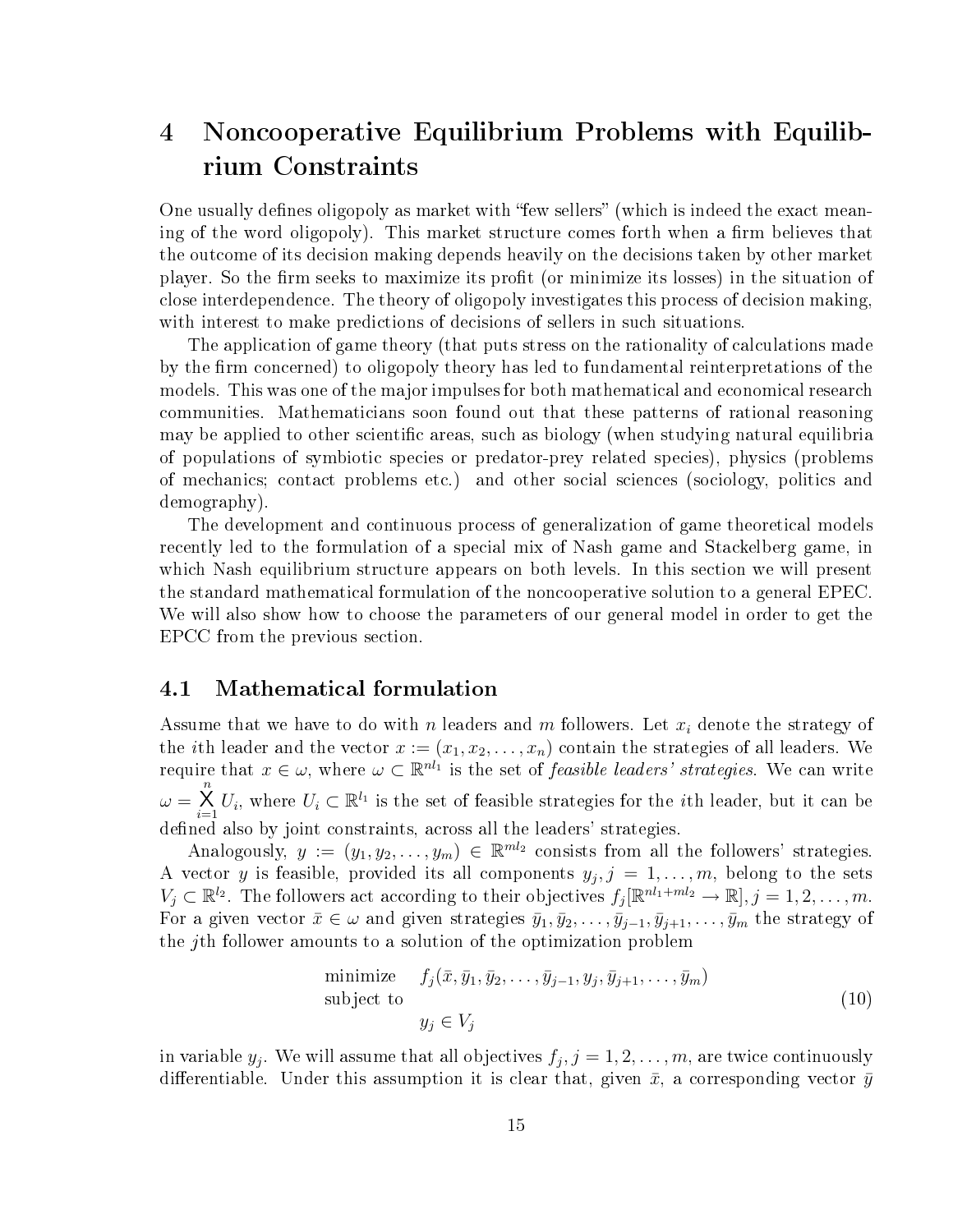- 6 - 4 -+ <&9=

$$
0 \in F(\bar{x}, y) + N_{\Omega}(y),\tag{11}
$$

where

$$
F(x,y) := \begin{bmatrix} \nabla_{y_1} f_1(x,y) \\ \nabla_{y_2} f_2(x,y) \\ \n\vdots \\ \nabla_{y_m} f_m(x,y) \end{bmatrix} \text{ and } \Omega := \sum_{i=1}^m V_i.
$$

? 6 - 4 -+ + 5 4 -. conditions. The advantage of MCP over KKT is that do not have to deal with the multi-  $\,$ - 4-

 $\begin{pmatrix} \frac{1}{2} & \frac{1}{2} & \frac{1}{2} & \frac{1}{2} & \frac{1}{2} & \frac{1}{2} & \frac{1}{2} & \frac{1}{2} & \frac{1}{2} & \frac{1}{2} & \frac{1}{2} & \frac{1}{2} & \frac{1}{2} & \frac{1}{2} & \frac{1}{2} & \frac{1}{2} & \frac{1}{2} & \frac{1}{2} & \frac{1}{2} & \frac{1}{2} & \frac{1}{2} & \frac{1}{2} & \frac{1}{2} & \frac{1}{2} & \frac{1}{2} & \frac{1}{2} & \frac{1}{2$  $\mathbf{r}$  and  $\mathbf{r}$  and  $\mathbf{r}$  and  $\mathbf{r}$  and  $\mathbf{r}$  and  $\mathbf{r}$  and  $\mathbf{r}$  and  $\mathbf{r}$  and  $\mathbf{r}$  and  $\mathbf{r}$  and  $\mathbf{r}$  and  $\mathbf{r}$  and  $\mathbf{r}$  and  $\mathbf{r}$  and  $\mathbf{r}$  and  $\mathbf{r}$  and  $\mathbf{r}$  and  $\blacksquare$  . The contract of the contract of the contract of the contract of the contract of the contract of the contract of the contract of the contract of the contract of the contract of the contract of the contract of the 

$$
S(x) := \{ y \in \mathbb{R}^{m!2} | \, 0 \in F(x, y) + N_{\Omega}(y) \}.
$$

In microeconomics, to find a noncooperative solution to Nash game one usually derives  8 .-) . 4
-- 5
4 7 + + .- . - - 889 following form  $\log$  form  $\log$ 

 $\blacksquare$  . The first contract of  $\blacksquare$  . The first contract of  $\blacksquare$ all  $x \in \omega$ ,  $S(x)$  is either empty or a singleton. -4 - '

This can be ensured, e.g., by the requirement that all objectives  $f_j$  are strictly convex<br>to on  $\mathbb{R}^{l_2}$  for all admissible values of the remaining arguments. In case (A1) holds we 4 6 n  $y_j$  on  $\mathbb{R}^{l_2}$  for all admissible values of the remaining arguments. In case (A1) holds we<br>nav call  $S(x)$  the optimal response function. This assumption, of course, does not ensure all admissible values of the remaining arguments. In case (A1) holds we may call  $S(x)$  the optimal response function. This assumption, of course, does not ensure<br>that (11) possesses a solution for each admissible vector  $\bar{x}$  - - 7 - - -<!!= -- + -

t (11) possesses a solution for each admissible vector  $\bar{x}$ .<br>The behavior of the leaders is described by their individual objectives  $\varphi_i[\mathbb{R}^{nl_1+ml_2} \to$ ves  $\varphi_i[\mathbb{R}^{nl_1+ml_2} \to$ <br>PEC if for all  $i =$  $\mathbb{R}, i = 1, 2, \ldots, n$ . We say that  $\bar{x}$  is a noncooperative solution to EPEC if for all  $i = 1, \ldots, n$ . We say that  $\bar{x}$  is a solution to the optimization problem - 889 - -all  $i =$  $1, \ldots, n, \bar{x_i}$  i en de la componentación de la componentación de la componentación de la componentación de la componentación de

minimize 
$$
\varphi_i(\bar{x}_1, \ldots, \bar{x}_{i-1}, x_i, \bar{x}_{i+1}, \ldots, \bar{x}_n, y)
$$
  
\nsubject to  
\n
$$
0 \in F(\bar{x}_1, \ldots, \bar{x}_{i-1}, x_i, \bar{x}_{i+1}, \ldots, \bar{x}_n, y) + N_{\Omega}(y),
$$
\n
$$
x_i \in U_i.
$$
\n(12)

 $\blacksquare$  . The set of the set of the set of the set of the set of the set of the set of the set of the set of the set of the set of the set of the set of the set of the set of the set of the set of the set of the set of the + < -- . + -- -.
- ,,7 =

\* . - - . - $s \ n := N + 1, m := 1, l_1 := 2, l_2 := N + 1, \text{ sets}$ 

$$
U_i := \{ x_i = (a_i, b_i)^T | \underline{A}_i \le a_i \le \overline{A}_i, \underline{B}_i \le b_i \le \overline{B}_i \}, i = 0, ..., N,
$$
  
\n
$$
\Omega = V_1 := \{ y = (q_0, ..., q_N)^T | q_0 + q_1 + \dots + q_N = 0,
$$
  
\n
$$
-C_{ij} \le \sum_{k=1}^N \phi_{ij,k} q_k \le C_{ij}, i < j, ij \in L,
$$
  
\n
$$
q_i \ge 0, i : generator, q_i \le 0, i : consumer \},
$$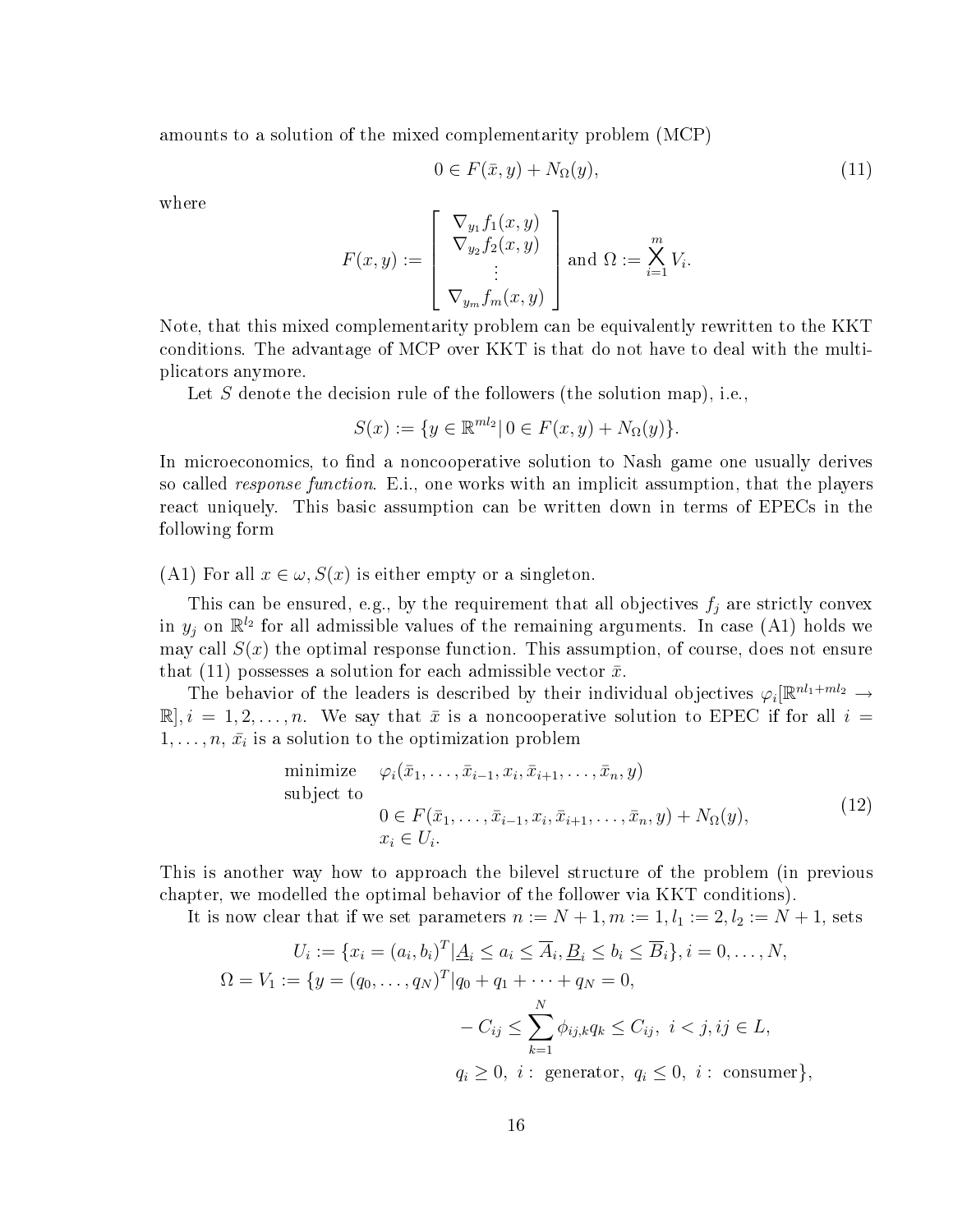and functions

$$
\varphi_i(x_0, \dots, x_N, y) := (A_i y_{i+1} + B_i y_{i+1}^2) - (x_{i1} + 2x_{i2} y_{i+1}) y_{i+1}, i = 0, \dots, N,
$$
  

$$
f(x_0, \dots, x_N, y) := \sum_{i=0}^N x_{i1} y_{i+1} + x_{i2} y_{i+1}^2
$$

then we arrive precisely at the EPEC corresponding to the deregulated electricity market dispatch problem.

We strengthen the assumption  $(A1)$  to the following form

 $(A1')$  S is single-valued and locally Lipschitzian on an open set containing  $\omega$ .

Under this assumption we can reduce the EPEC to the game among leaders only. That means,  $\bar{x}_i$  is a solution to optimization problem

minimize 
$$
\theta_i(\bar{x}_1, \dots, \bar{x}_{i-1}, x_i, \bar{x}_{i+1}, \dots, \bar{x}_n)
$$
  
subject to  
 $x_i \in U_i,$  (13)

where functions  $\theta_i[\omega \to \mathbb{R}]$  are defined by

$$
\theta_i(x) = \varphi_i(x, S(x))
$$

and we will call them cost functions of the reduced game among leaders only. In the case of non-hierarchical game,  $\theta_i$  would denote the objective function of the *i*th player.

This implicit functional representation is advantageous for the application of the classical results from the Nash game theory. However, one needs to be always aware of the implicitly incorporated lower level structure that can make the problem much more difficult and not so straightforward to solve.

#### 4.2 Intrinsic features

In this subsection we will illustrate several features of EPECs that make problems of this class of optimization problems challenging. One of the set backs that have to be taken into account is the nonuniqueness of the lower-level problem. Recall, that in our formulation we overcame the problem by imposing an additional assumption. For illustration, we construct an EPEC with the set-valued lower-level solution map in Example 1.

### Example 1

Consider the three-person game on  $[0,1]^3$  with player 1 and 2 in the role of leaders given by the cost functions

$$
\varphi_1(x_1, x_2, y) = (x_1)^2 y + x_2,
$$
  
\n
$$
\varphi_2(x_1, x_2, y) = (x_2)^2 y + x_1,
$$
  
\n
$$
f(x_1, x_2, y) = (x_1 + x_2 - 1)y^2
$$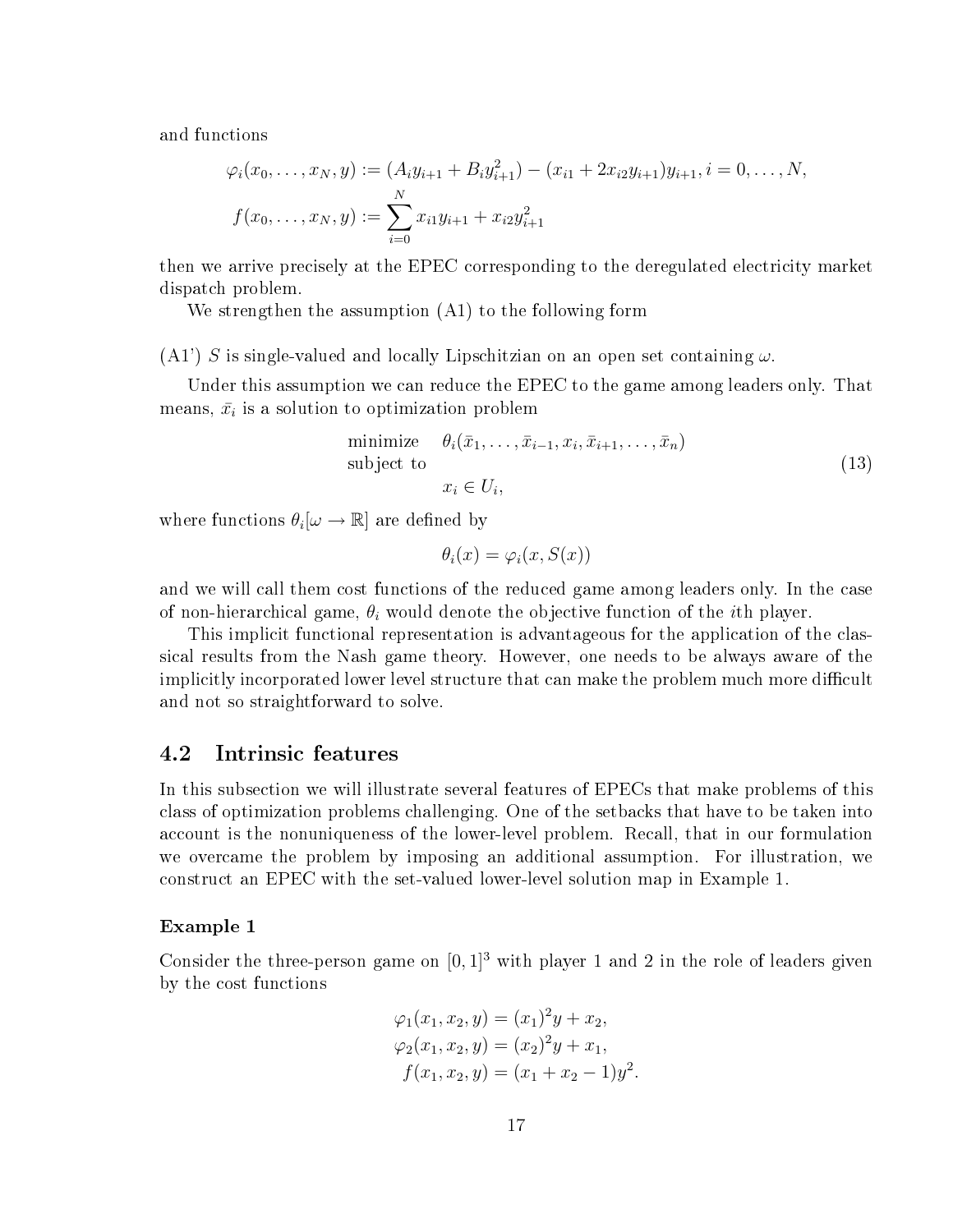One can easily check that the lower-level solution mapping is in the form

$$
S(x_1, x_2) = \begin{cases} \{1\} & \text{when } x_1 + x_2 < 1; \\ [0, 1] & \text{when } x_1 + x_2 = 1; \\ \{0\} & \text{when } x_1 + x_2 > 1; \end{cases} \tag{14}
$$

Hence without any additional assumption on the behavior of follower, it is not clear, which strategy should leaders expect to be played by follower if  $x_1 + x_2 = 1$ .

From the theory on Nash equilibria we know that the equilibrium point in non-hierarchical game exists if feasible sets of all players are convex and compact and all the objectives are continuous and convex. The following example will show how easily the solution of EPEC may not exist even in the case when assumptions of convexity appear to be satisfied.

### Example 2

Let us consider the following three-person game on  $[0,2]^2 \times [-2,2]$  with cost functions

$$
\varphi_1(x_1, x_2, x_3) = (x_1 - x_2)^2 - x_1 + x_2 + x_3 + k_1,
$$
  
\n
$$
\varphi_2(x_1, x_2, x_3) = (x_1 - x_2)^2 - 2(x_3)^2 + k_2,
$$
  
\n
$$
\varphi_3(x_1, x_2, x_3) = (x_3)^2 - 2x_1x_3 + 2x_2x_3 + k_3,
$$

where  $k_i$ ,  $i = 1, ..., 3$ , are arbitrary real constants.

Obviously, as a three person Nash game, this setting satisfies assumptions for existence of an equilibrium solution. Consider now that first two players become the leaders. The game can be reduced to game among the leaders only with cost functions

$$
\theta_1(x_1, x_2) = (x_1 - x_2)^2 + k_1, \n\theta_2(x_1, x_2) = -(x_1 - x_2)^2 + k_2,
$$

and with the optimal response function of the follower  $S(x_1, x_2) = x_1 - x_2, (x_1, x_2) \in [0, 2]^2$ . This game with derived solution can be found in [2]. Even though we are now unable to find a solution (the response functions do not intersect) since the cost function of the second player is strictly concave, we can still find a solution in mixed strategies. To ensure the existence of mixed strategy solution only the compactness of feasible sets and continuity of objectives are required. The solution to our EPEC can now be derived as

$$
x_1^* = 1
$$
 with probability 1,  

$$
x_2^* = \begin{cases} 0 & \text{with probability } 1/2, \\ 2 & \text{with probability } 1/2, \end{cases}
$$

$$
x_3^* = x_1^* - x_2^*
$$
 with probability 1.

We purposely write the solution of the third player in that form to emphasize that he always plays pure strategy even though it is 1 with probability  $1/2$  and  $-1$  with probability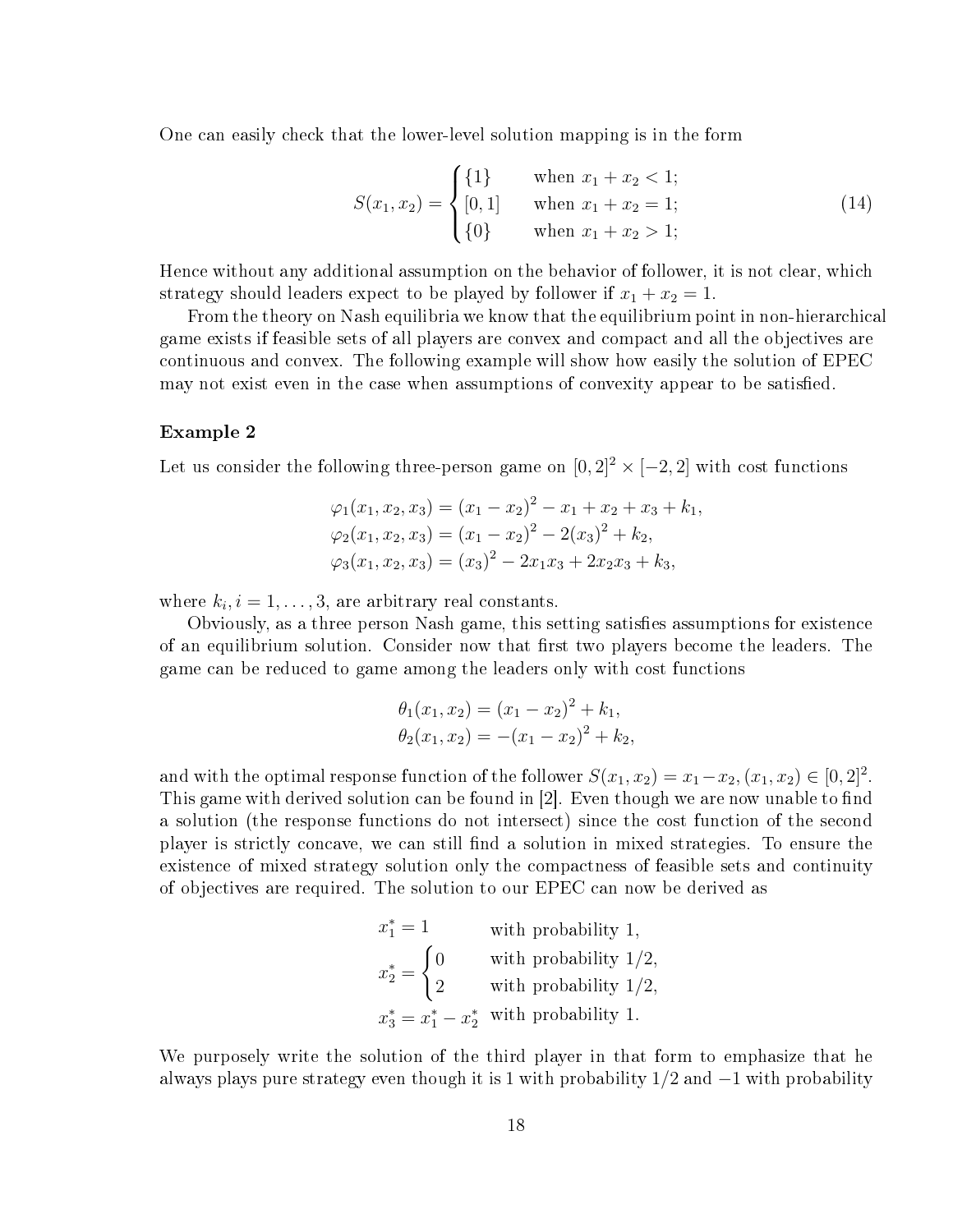$1/2$ . This example also nicely illustrates the fact that even under convex setting, EPECs generally lead to nonconvex optimization problems.

From the mathematical formulation of EPEC in subsection 4.1 one can as well see that we can construct EPEC via parameterized MPECs. Each leader's problem is indeed MPEC with parameters that are the solutions of other MPECs of similar form representing other leaders' decision-making. Solving of an MPEC and even parametrized MPEC is nowadays a well described and understood procedure. However, EPEC forms a huge and complex structure of MPECs tight up together with parameters which makes it in general extremely computationally demanding to solve.

#### 4.3 Numerical approaches

As mentioned at the end of section 3, the authors of [5] try to solve the All-KKT reformulation of EPEC. In the second part of their paper one can find the examples and numerical results.

The All-KKT system can be generally difficult to solve. The sources for this may be the forms of objective functions of the leaders and the followers and even the number of players on both levels. Recall, that the more leaders the more KKT systems is being coupled into one All-KKT.

The most natural and convenient method is so called *diagonalization method* which leverages existing MPEC solvers and is very easy to implement. It is an iteration method, starting at some initial point and looping over each MPEC. Each time one MPEC (one leader's problem) is solved via MPEC algorithms in one variable for fixed decision variables of the remaining leaders. Then the vector of leaders' strategies is "updated" and another MPEC is being solved. If the improvement is below some accuracy level, we get our solution.

No matter how much the cyclic procedure of improving a vector of solutions on the upper level by solving one MPEC at the time sounds appealing, however, there is no guarantee that the procedure converges. We would need some form of fixed point theorem. To our knowledge, every version of fixed point theorem needs convexity that unfortunately is generally not present in EPECs, see Example 2.

Since the most problematic part of KKT system in MPECs are the complementarity conditions, in [17] the reader can find another method, sequential nonlinear complemen*tarity algorithm*, based on relaxation of these constraints simultaneously in each MPEC. This idea is based on a method developed for solving MPECs via solving a sequence of nonlinear programs. To solve EPEC by the method proposed by Su, one needs to solve a sequence of nonlinear complementarity problems (NCPs), hence the name of the method. In [17] the reader can also find a comparison of the diagonalization method with sequential NCP algorithm on randomly generated EPEC test problems with known solutions.

Completely different approach, based on so called *price-consistent formulation*, was proposed in  $[6]$ . It is based on the idea that the All-KKT system can be reduced to have only one copy of the NCP constraint, since all leaders play with the same followers. Then we can assume that the multipliers on identical joint constraints are the same, hence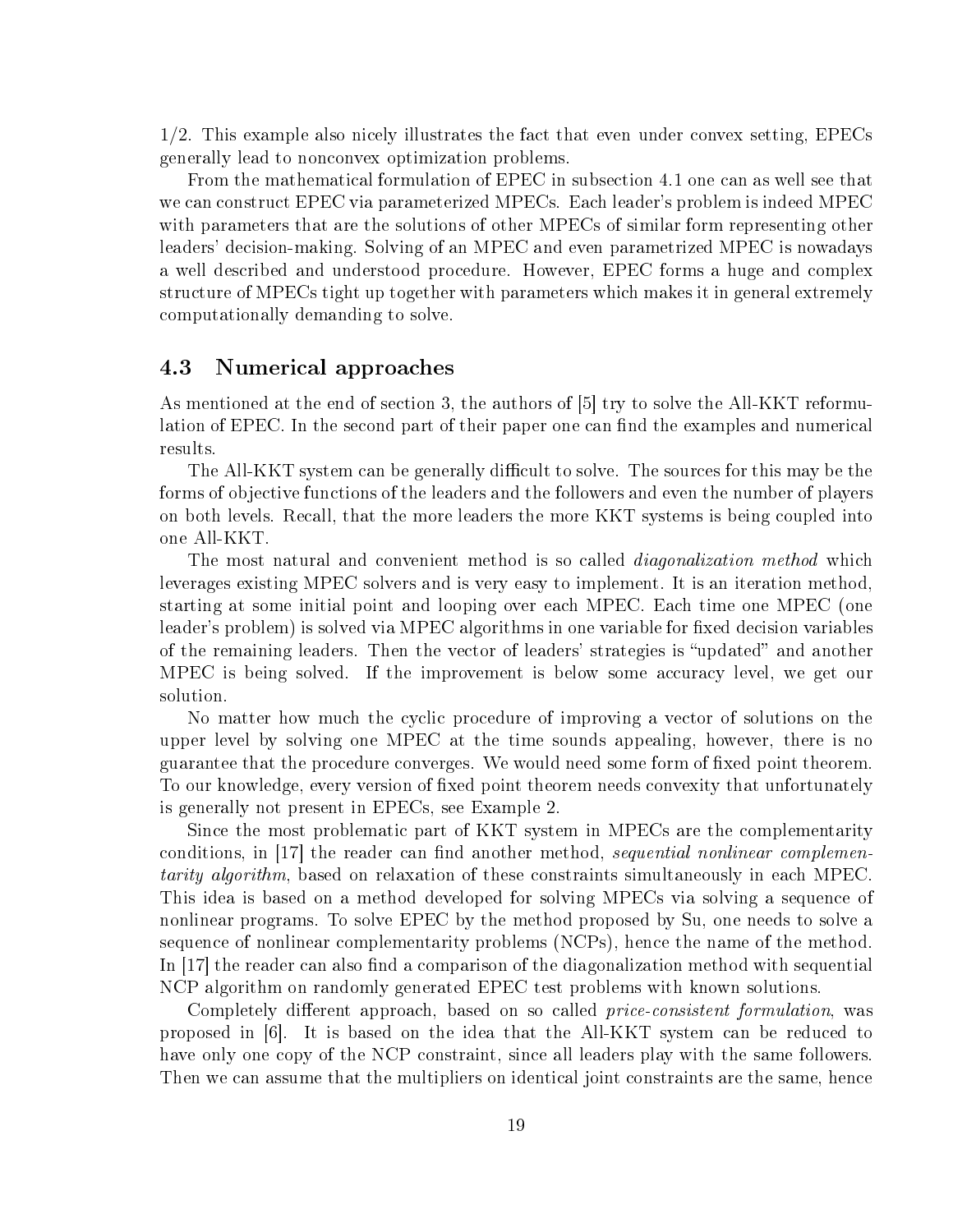the price consistency. In fact, we get a three level game with a new set of players, by Leyffer and Munson called independent system operators, that choose the multipliers on the constraints. For illustration, we present the example taken from [6].

### Example 3

Consider a game

$$
\text{minimize}_{x_1} x_1^2 + ax_1x_2 \text{ subject to } x_1 + x_2 = c
$$
\n
$$
\text{minimize}_{x_2} x_2^2 + bx_1x_2 \text{ subject to } x_1 + x_2 = c,
$$

where  $a, b$  and c are parameters. The solution of this EPEC can be computed by solving

$$
2x_1 + ax_2 + \mu = 0
$$
  

$$
2x_2 + bx_1 + \nu = 0
$$
  

$$
x_1 + x_2 = c.
$$

One can show that every point  $(x_1, c-x_1)$  is an equilibrium point. However, the solutions of the price-consistent version of our EPEC can be found as solutions to

$$
2x_1 + ax_2 + \mu = 0
$$
  

$$
2x_2 + bx_1 + \mu = 0
$$
  

$$
x_1 + x_2 = c
$$

and it admits

- 1) a unique equilibrium if  $a + b \neq 4$ .
- 2) An infinite number of equilibria  $(x_1, c x_1, 2c)$  when  $a = b = 2$ .
- 3) an infinite number of equilibria  $(x_1, c x_1, 2x_1 ax_1)$  when  $a + b = 4, a \neq b$  and  $c=0.$
- 4) no equilibrium when  $a + b = 4, a \neq b$  and  $c \neq 0$ .

It is important to notice that the solutions to price-consistent version of EPEC form just a subset of the set of solutions to original EPEC. For the full description of price-consistent method we refer the reader to [6].

Note, that all mentioned solution techniques for EPECs rely on efficient MPEC solvers. A solver developed specifically for EPECs still remain an important open research question.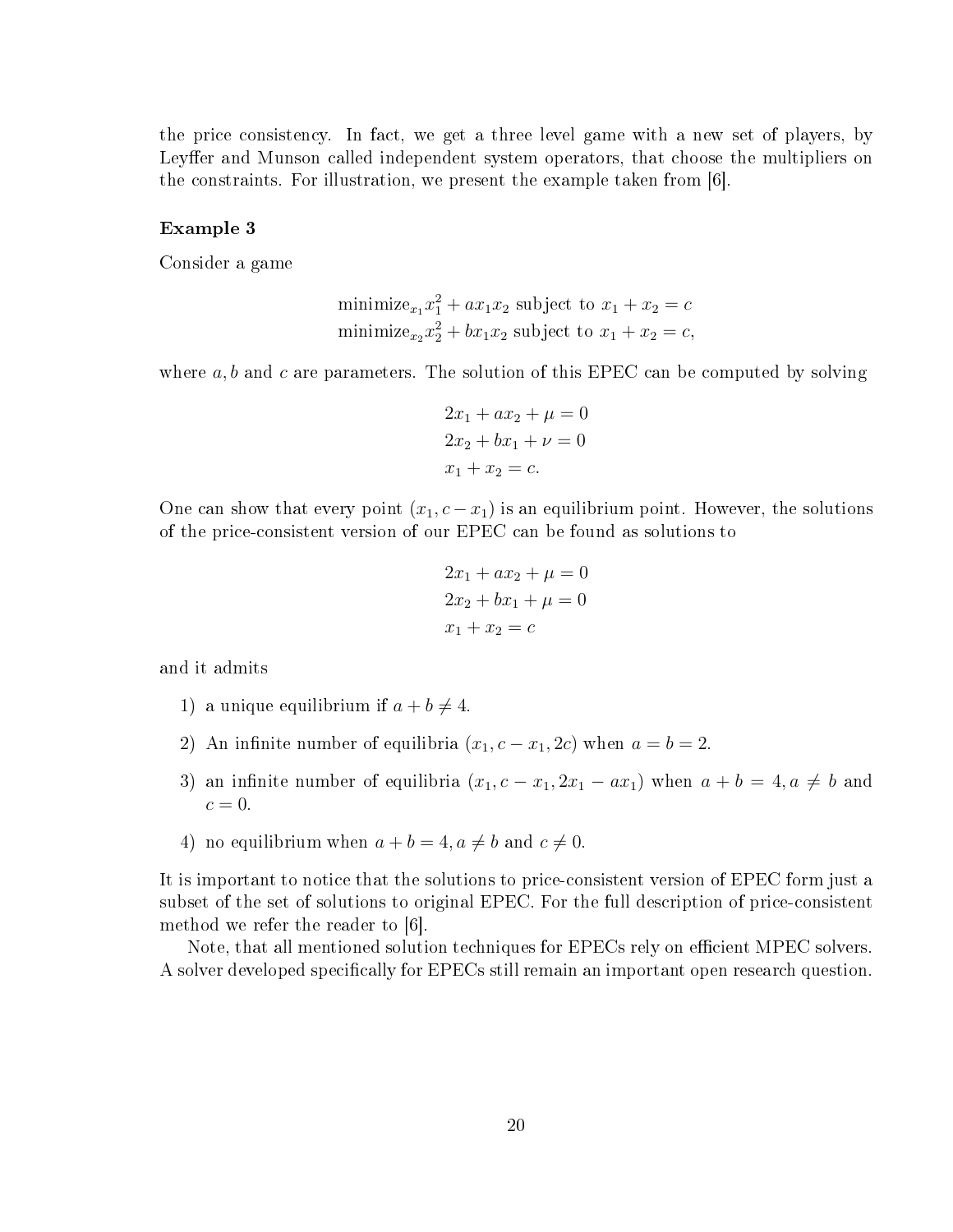### Cooperative Equilibrium Problems with Equilibrium  $\overline{5}$ Constraints

Another crucial question in oligopoly theory is whether and under which conditions profitmaximizing firm will agree to cooperate with other market players. This, of course, depends on the number of times the market situation is repeated. We can naturally introduce this momentum also to our bilevel structure; the cooperation can take place on upper level or on lower level or on both levels, though separately. In order to make the situation reasonable to study, we consider the game to be repeated infinitely often (to ensure that firms can make the agreement in the belief that it will be sustained by self interest).

In this section let us consider just the possibility that the leaders cooperate in their decision making in order to leverage (supposedly illegally) their advantageous position on the market. A good understanding of this unwanted situation may be useful, e.g., to uncover, using mathematical tools, a market behavior that is in variance of market competition rules. Since for this type of EPECs the numerical approach is well developed, based on the results of numerical experiments, see subsection 5.2, we can derive some conclusions towards this end. This subsection is fully based on recent papers  $|10|$  and  $|4|$ .

#### Mathematical formulation  $5.1$

Let the lower-level problem be defined as in subsection 4.1. Again, suppose that  $\omega$  is closed and let  $\varphi_i[\mathbb{R}^{(n+m)l} \to \mathbb{R}], i = 1, 2, ..., n$ , be the individual objective of the *i*th leader. Taking a closed convex cone  $K \subset \mathbb{R}^n$ , an ordering of  $\mathbb{R}^n$  is then specified via  $z_1 \prec z_2 \Leftrightarrow z_1 - z_2 \in K$ . Note that by taking  $K = \mathbb{R}^n$  we arrive at the standard weak Pareto optimality.

A strategy pair  $(\hat{x}, \hat{y}) \in \omega \times \Omega$  is declared to be a *weak Pareto solution* of EPCC if

$$
0 \in F(\hat{x}, \hat{y}) + N_{\Omega}(\hat{y})
$$

and if there is a neighborhood  $\mathcal U$  of  $(\hat x, \hat y)$  such that the conditions

$$
0 \in F(x, y) + N_{\Omega}(y)
$$
  

$$
\varphi(x, y) - \varphi(\hat{x}, \hat{y}) \in r i K
$$

are inconsistent for all  $(x, y) \in \mathcal{U} \cap (\omega \times \Omega)$ .

The corresponding *multiobjective optimization* problem is now defined as follows:

minimize 
$$
\varphi(x, y)
$$
  
\nK  
\nsubject to  $0 \in F(x, y) + N_{\Omega}(y)$   
\n $x \in \omega$ . (15)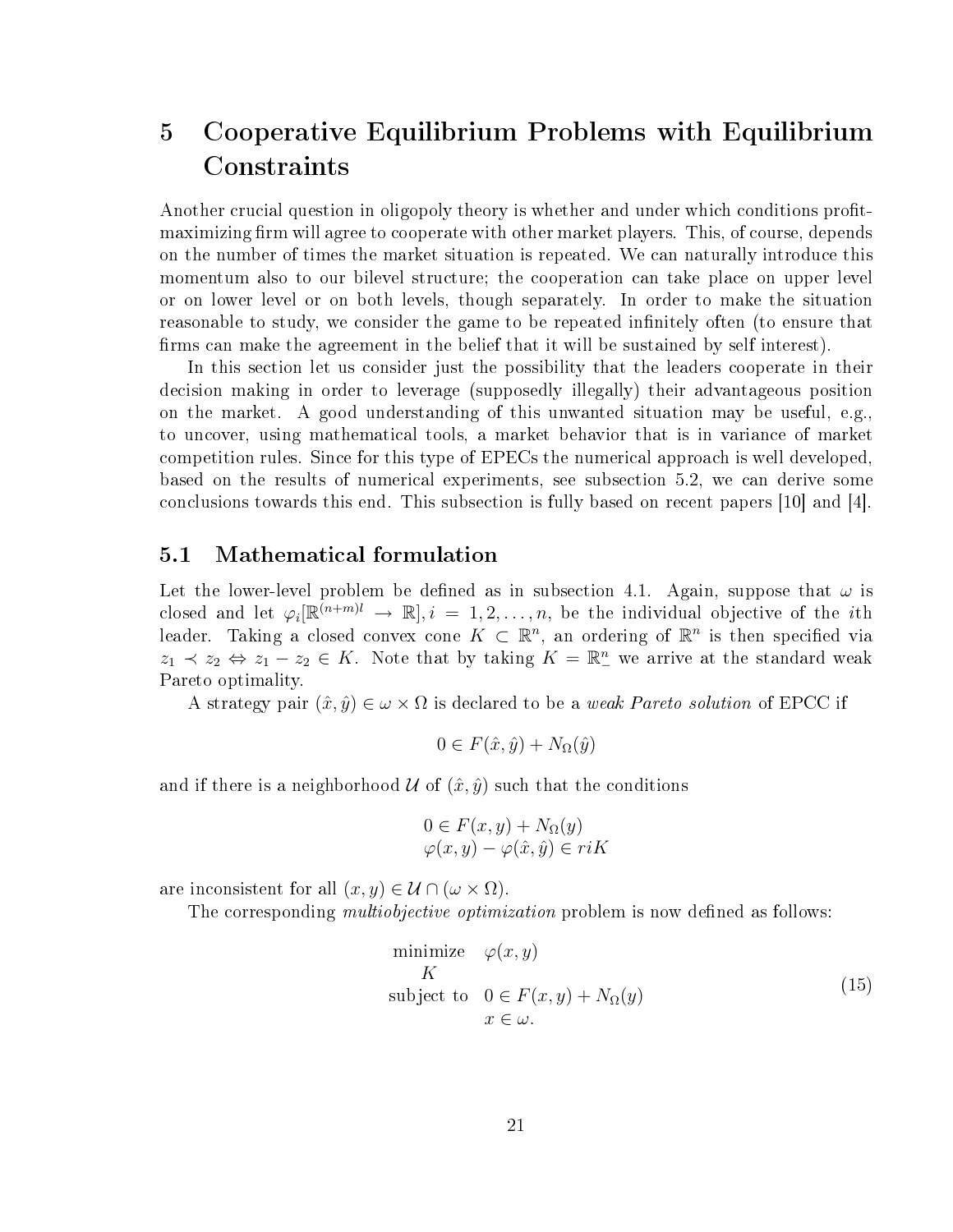#### $5.2$ Numerical approach and results

In this section we propose and describe a numerical method to solve the EPCCs under consideration based on the *implicit programming approach*, cf. [7]. One can employ a nonsmooth multiobjective optimization method, e.g., the online multiobjective optimization software WWW-NIMBUS 4.1. For details about NIMBUS we refer to the web page  $http://nimbus.mit.jyu.fi/M4_1.$ 

Let us first "globalize" assumption  $(A1)$ " as follows.

 $(A1)$ " S is single-valued and locally Lipschitzian on an open set containing  $\omega$ .

Under the assumption (A1)" we readily observe that  $(\hat{x}, \hat{y}) \in \omega \times \Omega$  is a weak Pareto solution of EPCC whenever  $\hat{y} = S(\hat{x})$  and there is a neighborhood U of  $(\hat{x}, S(\hat{x}))$  such that (with  $\Theta(x) = \varphi(x, S(x))$ ) the relation

$$
\Theta(x) - \Theta(\hat{x}) \in riK
$$

does not hold for any  $(x, S(x)) \in \mathcal{U} \cap (\omega \times \Omega)$ . We face a new game only among leaders without any hierarchical structure in the form of a multiobjective optimization problem.

NIMBUS has to be provided with an oracle in Fortran 77 code which is able to compute the function values of each leader's objective and the matrix of subgradients  $\left|\hat{\xi}_1,\ldots,\hat{\xi}_n\right|$ , where  $\xi_i$  is an arbitrary element from the Clarke subdifferential  $\partial \Theta^i(x)$ ,  $i=1,\ldots,n$ , to compute it we use the technique of adjoint equations, see [10]. The followers' strategies for the given leaders' strategies can be computed by any existing method for the solution of MCP; we used the method based on the sequential quadratic programming code NLPQL due to Schittkowski.

WWW-NIMBUS 4.1 works as follows. The user must specify the starting point of the procedure. NIMBUS then computes a solution to the considered EPCC which we call *initial.* This point is a projection of the starting point onto the set of effective points. Since it is rarely satisfactory, the user can choose which of the function values should be decreased from the current level and which of the functions are less important. In NIMBUS, this process is called "classification". After submitting a new classification, NIMBUS provides a new optimal solution.

Let us have  $n+m$  firms, producing a homogeneous product;  $x_i \in \mathbb{R}, i=1,2,\ldots,n$ , be the production of the *i*th leader,  $y_j \in \mathbb{R}_+, j = 1, 2, ..., m$ , be the production of the *j*th follower. The vector x of the leaders' productions must belong to some closed subset  $\omega$  of  $\mathbb{R}^n$ . Let  $T = \sum_{i=1}^n x_i + \sum_{j=1}^m y_j$  be the overall production, and  $p : \text{int } \mathbb{R}_+ \to \text{int } \mathbb{R}_+$  be the so called *inverse demand curve* which assigns T the price at which consumers are willing to purchase. The objectives of the leaders can now be written in the form

$$
\varphi^{i}(x, y) := c^{i}(x_{i}) - x_{i}p(T), \ i = 1, 2, \ldots, n,
$$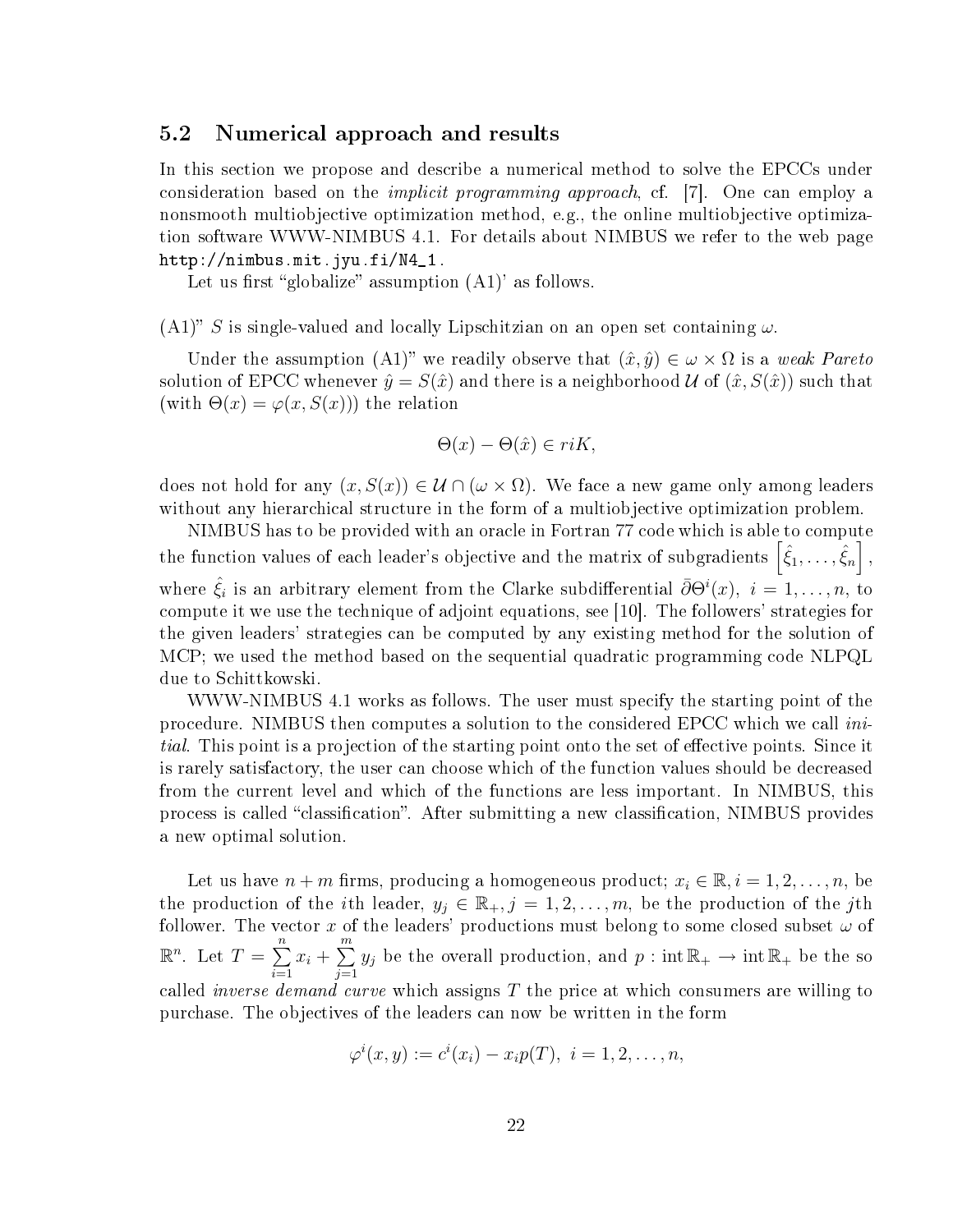and similarly the objectives of the followers attain the form

$$
f^{j}(x, y) := c^{n+j}(y_{j}) - y_{j}p(T), \ j = 1, 2, \ldots, m,
$$

where the functions  $c^k[\mathbb{R}_+ \to \mathbb{R}_+]$ ,  $k = 1, \ldots, n+m$  represent the production costs. In order to use the implicit programming approach we need to guarantee the validity of assumption  $(A1)$ . To fulfill the assumptions of [10, Theorem 4.2], we usually require that

- (i) the functions  $c^{n+j}$ ,  $j = 1, 2, ..., m$ , are convex and twice continuously differentiable;
- (ii) p is twice continuously differentiable and strictly convex on  $\text{int} \mathbb{R}_+$ :
- (iii)  $\vartheta p(\vartheta)$  is a concave function of  $\vartheta$ ;
- (iv)  $\omega$  does not contain the zero vector.

Then for all  $j = 1, 2, ..., m$  the objective of the jth follower is convex with respect to  $y_i$ . We have

$$
F(x,y) = \begin{bmatrix} \nabla c^{n+1}(y_1) - p(T) - y_1 \nabla p(T) \\ \n\vdots \\ \nabla c^{n+m}(y_m) - p(T) - y_m \nabla p(T) \end{bmatrix}
$$

and, as proved in [12, Lemma 12.2], the respective partial Jacobian  $\nabla_y F(x, y)$  is positively definite at each feasible pair  $(x, y)$ . This implies that assumption  $(A1)$  holds true. It follows that, at an optimal strategy pair  $(\hat{x}, \hat{y})$ , the optimality conditions [10, Theorem 4.2 are satisfied.

We can see that these assumptions are reasonable. The only slightly problematic to guarantee ex ante may be assumption (iv), however, the situation when the leaders choose not to produce anything at all, while at least one follower will be supplying the market with goods, indeed does not make much sense.

In the following we present an academic example of realistic oligopolistic market form and computed results in cases of EPCC structures.

### Example 4

Let all the production cost functions be in the form

$$
c^{i}(x_{i}) = b_{i}x_{i} + \frac{\beta_{i}}{1+\beta_{i}}K_{i}^{-\frac{1}{\beta_{i}}}x_{i}^{\frac{1+\beta_{i}}{\beta_{i}}},
$$

where  $b_i, K_i$  and  $\beta_i, i = 1, ..., n + m$ , are given positive parameters. Further, let

$$
p(T) = 5000^{\frac{1}{\gamma}}T^{-\frac{1}{\gamma}},
$$

with a positive parameter  $\gamma$  termed *demand elasticity*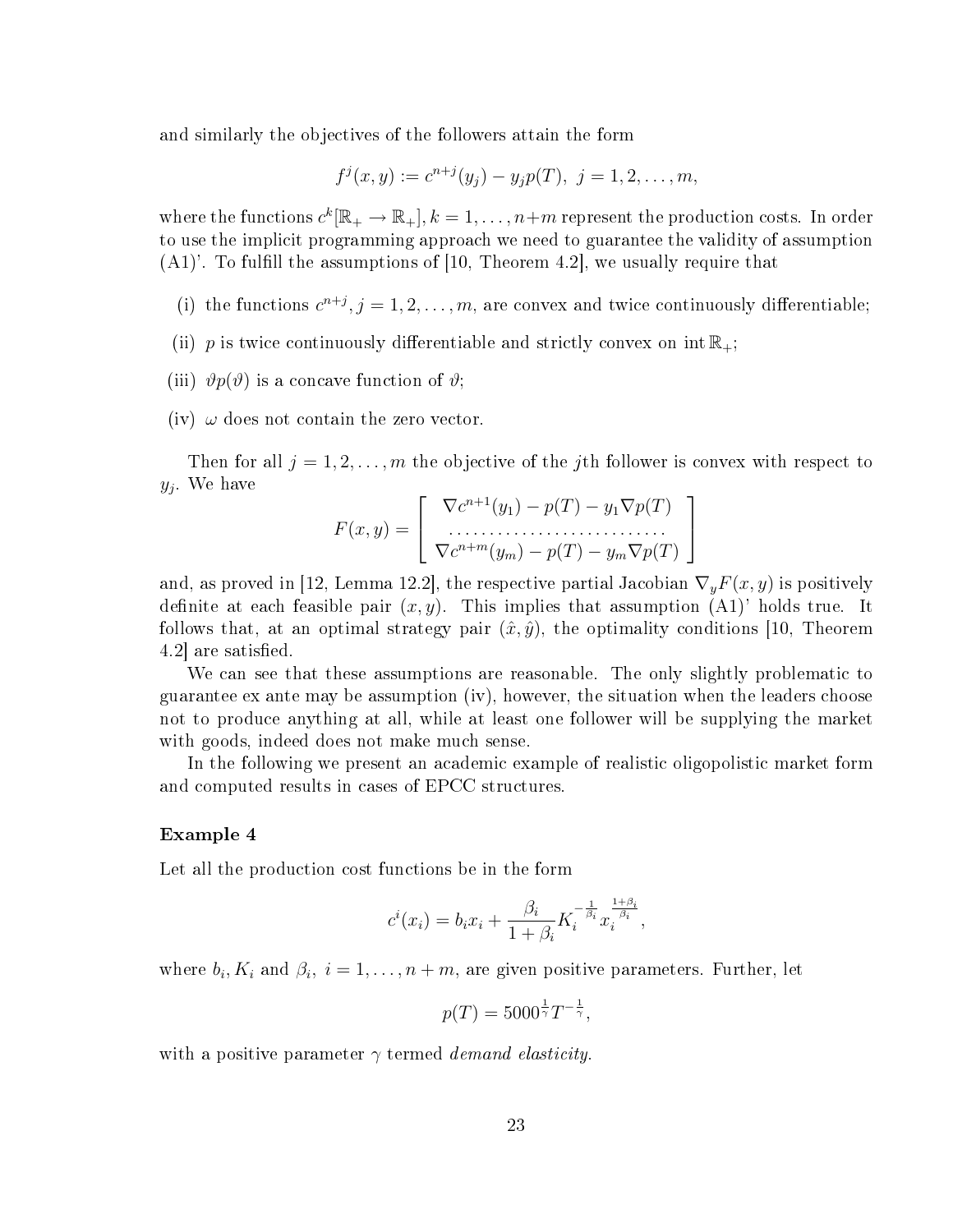Table 1: Parameter specification for the production costs

| Firm 1 |  | Firm 2 Firm 3 Firm 4 Firm 5 |  |
|--------|--|-----------------------------|--|
|        |  |                             |  |
|        |  |                             |  |
|        |  | ιu                          |  |

|  |  | Table 2: Productions and profits - Stackelberg games with parameter settings |  |  |  |  |  |
|--|--|------------------------------------------------------------------------------|--|--|--|--|--|
|  |  |                                                                              |  |  |  |  |  |

| Stackelberg      | Firm 1   | Firm 2   | Firm 3   | Firm 4   | Firm 5   |
|------------------|----------|----------|----------|----------|----------|
| $\gamma = 1.0$   |          |          |          |          |          |
| Production       | 55.5483  | 50.1342  | 50.5040  | 47.8997  | 42.9768  |
| Profit           | 343.3453 | 400.008  | 463.9979 | 498.3845 | 502.6867 |
| $p(T) = 20.2378$ |          |          |          |          |          |
| $\gamma=1.3$     |          |          |          |          |          |
| Production       | 24.1420  | 27.6825  | 32.0356  | 33.5535  | 32.4854  |
| Profit           | 68 1356  | 120.8576 | 180.8255 | 232.2085 | 267.6123 |
| $p(T) = 14.8481$ |          |          |          |          |          |
| $\gamma=1.7$     |          |          |          |          |          |
| Production       | 4.7536   | 12.0546  | 18.5392  | 22.7133  | 24.3708  |
| Profit           | 3.1612   | 24.3768  | 61.8105  | 105.4377 | 145.4737 |
| $p(T) = 11.1880$ |          |          |          |          |          |

Each production cost function is convex and twice continuously differentiable. The inverse demand curve is twice continuously differentiable on  $\text{int} \mathbb{R}_+$ , strictly decreasing and convex. We also observe that the so called *industry revenue curve* 

$$
Tp(T) = 5000^{\frac{1}{\gamma}}T^{\frac{\gamma - 1}{\gamma}}
$$

is concave on int  $\mathbb{R}_+$  for  $\gamma \geq 1$ . We also assume that each leader on the market has to produce at least a given positive production quantity. Hence we have fulfilled all the above assumptions  $(i)$ - $(iv)$ .

We perform numerical tests for  $n+m=5, \gamma \in [1,2]$ . For the parameters of the production cost function given by Table 1, Table 2 shows the productions and profits of all the firms for different values of parameter  $\gamma$  in the *Stackelberg case*, when Firm 1 is the only leader. One can object that the results for higher values of  $\gamma$  show that Firm 1 is not the strongest firm on the market. Recall, for the firm to become the market leader it needs to have some temporal advantage over the followers. This advantage may not be connected to market power but, e.g., to the level of acquired information. So we do find it realistic from an economic point of view and interesting to investigate.

For each setting of parameter  $\gamma$  in Tables 3, 4 and 5, we present three possible outcomes the *EPCC* case, when Firm 2 becomes the second leader. In each case, the first section corresponds to the initial solution given by NIMBUS. We believe that this result reflects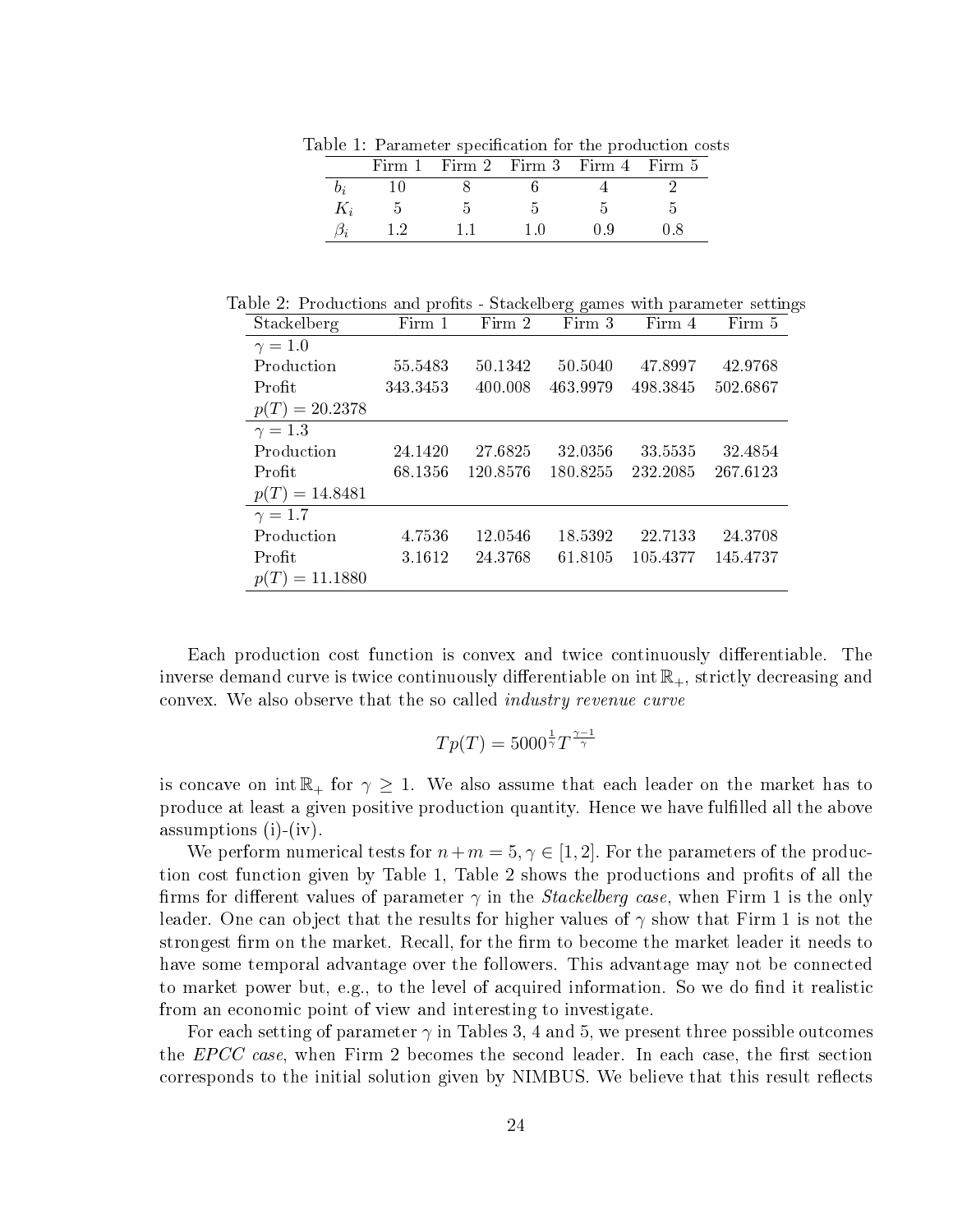| Lable 9. I found flore and profits - games with two readers, y |          |          |          |          | $-1.0$   |
|----------------------------------------------------------------|----------|----------|----------|----------|----------|
| EPCC, $\gamma = 1.0$                                           | Firm 1   | Firm 2   | Firm 3   | Firm 4   | Firm 5   |
| Production                                                     | 45.2558  | 42.5467  | 52.6768  | 49.6384  | 44 3219  |
| Profit                                                         | 357.8634 | 410.9407 | 529.9167 | 558.8654 | 555.3318 |
| $p(T) = 21.3275$                                               |          |          |          |          |          |
| Production                                                     | 50.8043  | 33.9370  | 53.0478  | 49.9381  | 44.5561  |
| Profit                                                         | 394.2186 | 357.6356 | 542.1837 | 570.0930 | 565.0856 |
| $p(T) = 21.5254$                                               |          |          |          |          |          |
| Production                                                     | 36.5470  | 50.1959  | 52.8052  | 49.7420  | 44.4028  |
| Profit                                                         | 311.8783 | 458.3726 | 534.1281 | 562.7208 | 558.6816 |
| $p(T) = 21.3956$                                               |          |          |          |          |          |

Table 3: Productions and profits - games with two leaders  $\gamma = 1.0$ 

Table 4: Productions and profits - games with two leaders,  $\gamma = 1.3$ 

| EPCC, $\gamma = 1.3$ | Firm 1  | Firm 2   | Firm 3   | Firm 4   | Firm 5     |
|----------------------|---------|----------|----------|----------|------------|
| Production           | 21.9186 | 20.9696  | 33.1310  | 34.3933  | 33.1208    |
| Profit               | 76.3425 | 113.7331 | 200.0776 | 251.5930 | 285.7973   |
| $p(T) = 15.3521$     |         |          |          |          |            |
| Production           | 23.9655 | 16.2282  | 33.4615  | 34.6475  | 33 3 1 4 3 |
| Profit               | 83.8358 | 97.1109  | 206.3064 | 257.8316 | 291.6324   |
| $p(T) = 15.5116$     |         |          |          |          |            |
| Production           | 17.7795 | 26.5980  | 32.9483  | 34.2529  | 33.0142    |
| Profit               | 65.7046 | 129.5801 | 196.7223 | 248.2261 | 282.6449   |
| $p(T) = 15.2655$     |         |          |          |          |            |

the power proportion of both leaders in the best way. The second and third sections represent situations when the contract between both leaders is more beneficial for Firm 1 and Firm 2, respectively.

We can see that except for  $\gamma = 1.0$  (first section of Table 3), when both leaders improved their profits, the stronger leader, Firm 2, has to sacrifice a part of its profits to the benefit of Firm 1. We can also see that with increasing value of  $\gamma$ . Firm 1 grows weaker compared to Firm 2. So one can expect that the bigger the power difference between leaders the more the stronger one has to sacrifice.

For  $\gamma = 1.0$ , the differences between sums of the production quantities and profits of Firm 1 and Firm 2 in each situation do not exceed 5%. For  $\gamma = 1.3$ , the differences reach 10% and for  $\gamma = 1.7$  the difference between sum of the profits of leaders reaches 50%. We can conclude that the stability of results of leaders depends heavily on the difference between their market power. Notice that all three remaining firms significantly increased their profits, and in each case, their production quantities are robust with respect to changes in contract between the leaders. We can also deduce that the more beneficial contract for the stronger leader the lower is the market price. However, it always exceeds the market price in Stackelberg game.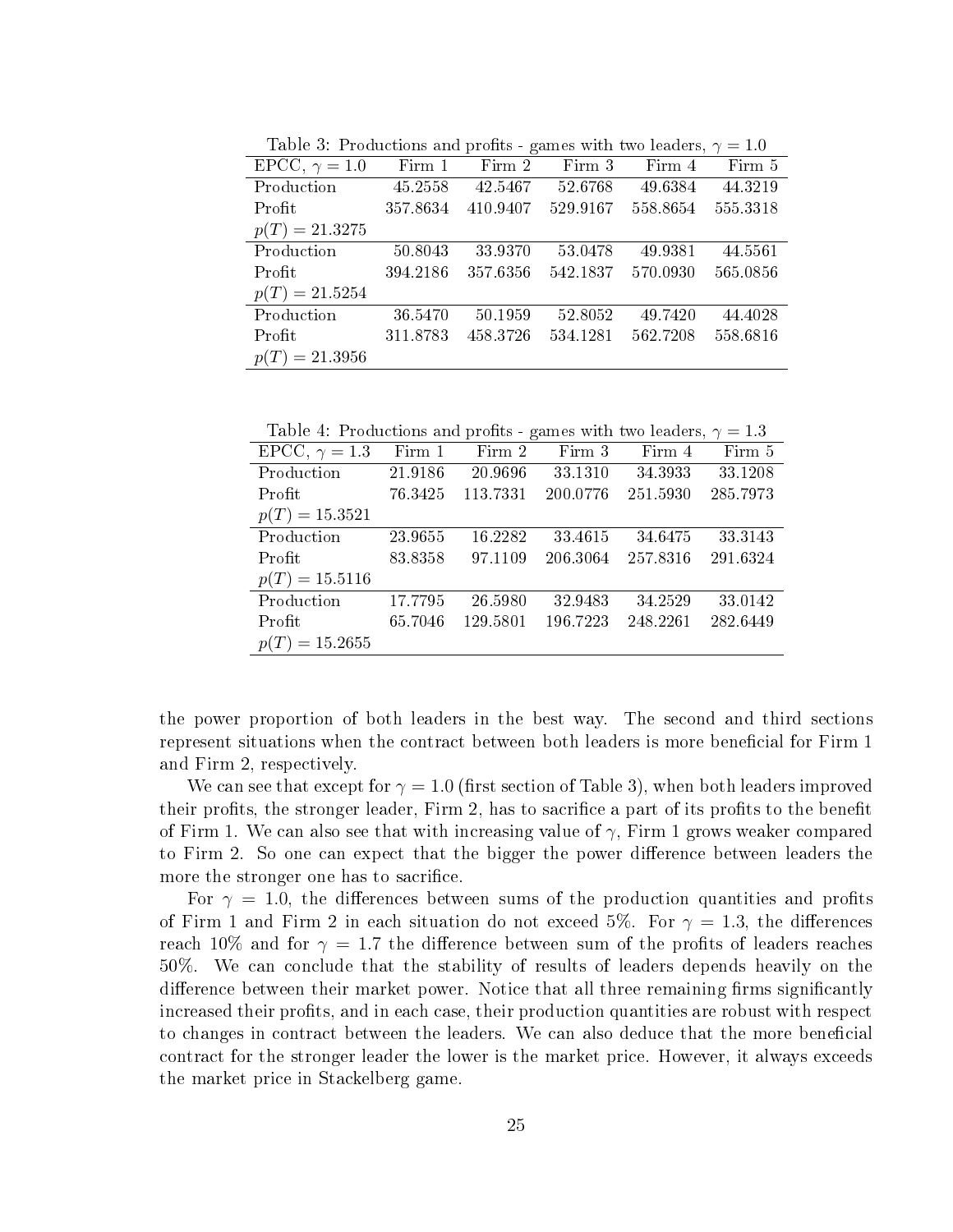| <b>Table 0.</b> Productions and profits - games with two leaders, $\gamma = 1.7$ |        |         |                |          |          |  |  |  |
|----------------------------------------------------------------------------------|--------|---------|----------------|----------|----------|--|--|--|
| EPCC, $\gamma = 1.7$ Firm 1 Firm 2 Firm 3                                        |        |         |                | Firm 4   | Firm 5   |  |  |  |
| Production                                                                       | 5.4294 |         | 6.5211 19.1728 | 23.1649  | 24.6961  |  |  |  |
| Profit                                                                           | 4.8244 | 18.2977 | 68.1691        | 112.8277 | 153.1178 |  |  |  |
| $p(T) = 11.4727$                                                                 |        |         |                |          |          |  |  |  |
| Production                                                                       | 5.9208 | 4.5826  | 19.3618        | 23.2992  | 24.7913  |  |  |  |
| Profit                                                                           | 5.5272 | 14.1033 | 70.1925        | 115.1579 | 155 5186 |  |  |  |
| $p(T) = 11.5615$                                                                 |        |         |                |          |          |  |  |  |
| Production                                                                       | 2.7593 | 12.5864 | 18.7298        | 22.8493  | 24.4682  |  |  |  |
| Profit                                                                           | 2.5919 | 25.9189 | 63.6575        | 107.5954 | 147.7105 |  |  |  |
| $p(T) = 11.2717$                                                                 |        |         |                |          |          |  |  |  |

Table 5: Productions and profits - games with two leaders  $\gamma = 1.7$ 

Table 6: Productions and profits - modified parameter  $b_1 = 2$ 

|                      | Firm 1   | Firm 2   | Firm 3   | Firm 4   | Firm 5   |
|----------------------|----------|----------|----------|----------|----------|
| Stackelberg          |          |          |          |          |          |
| Production           | 99 5329  | 44.3804  | 45.8893  | 44.2806  | 40.2357  |
| Profit               | 958.6347 | 284.6830 | 350.5039 | 393.2799 | 410.5319 |
| $p(T) = 18.2270$     |          |          |          |          |          |
| EPCC, $\gamma = 1.0$ |          |          |          |          |          |
| Production           | 62.8288  | 49.1867  | 49.7383  | 47.2930  | 42.4805  |
| Profit               | 840.8600 | 378.3762 | 442.9064 | 478.9642 | 485.6284 |
| $p(T) = 19.8786$     |          |          |          |          |          |
| EPCC, $\gamma = 1.0$ |          |          |          |          |          |
| Production           | 88.8892  | 46.7669  | 47.7940  | 45.7640  | 33.7368  |
| Profit               | 978.8980 | 328.1489 | 393 6102 | 433.3945 | 410.9734 |
| $p(T) = 19.0150$     |          |          |          |          |          |

We finish this section by modifying the parameter specifications from Table 1 and setting  $b_1 = 2$  (instead of 10) to show the results of the situation when two strongest subjects on the market become cooperative leaders. For these data, the first section of Table 6 shows the productions and profits of all firms for  $\gamma = 1.0$  when Firm 1 is the only market leader. We present the results when Firm 5 becomes the second leader in the second and the third section of Table 6. The former result again corresponds to the initial result given by NIMBUS and the latter one represents the situation under a contract that would be beneficial for both leaders.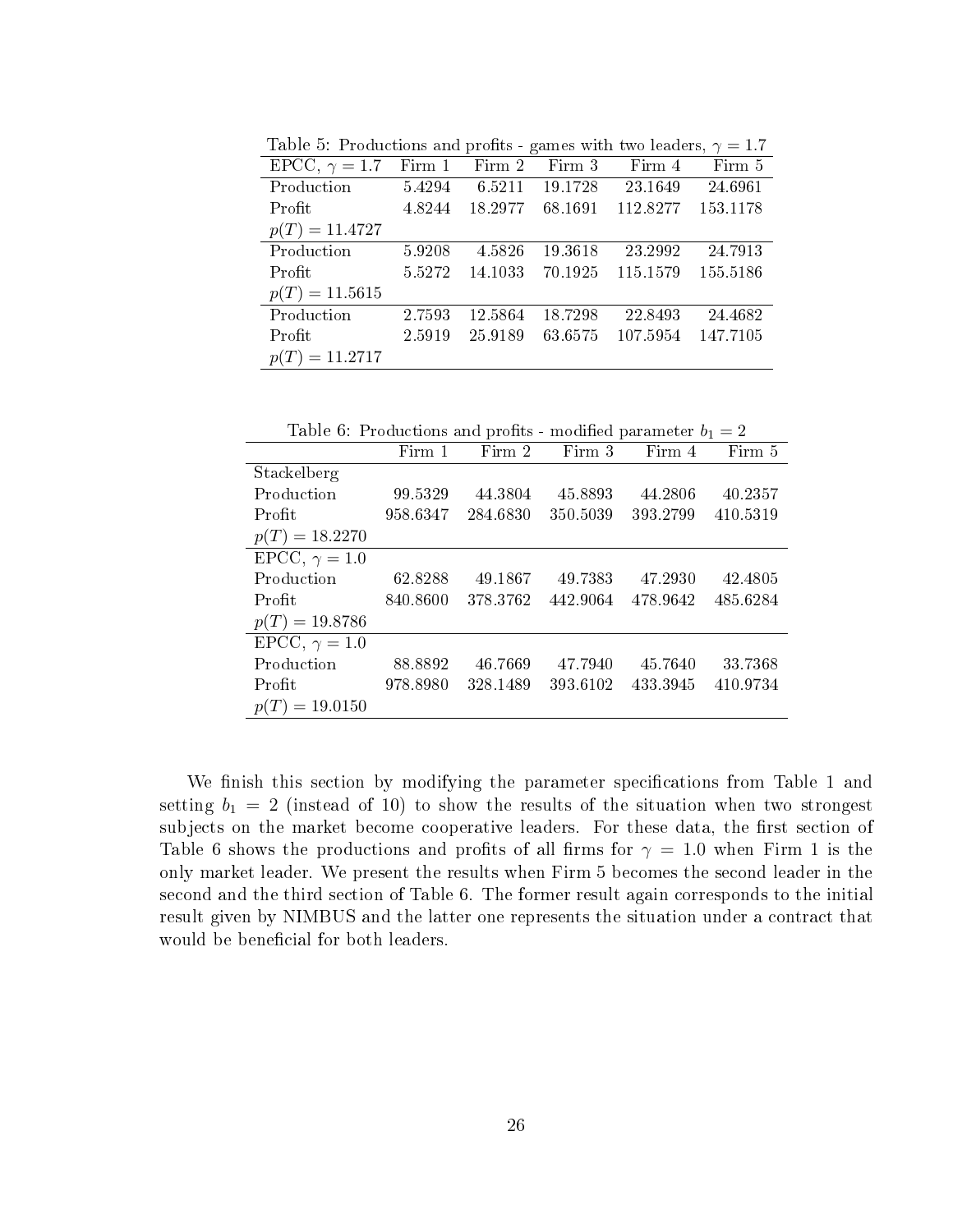### 6 Conclusion

In this bachelor thesis we investigated the complex oligopolistic market structures. The generalization of Stackelberg problem that introduces the equilibrium structure on the upper level problem has nowadays important practical application. As in the some western countries (e.g., UK, Australia and several US states) the electricity markets are already deregulated, for the local authorities is it crucially important to have a theoretical based numerical concept to keep the power distribution through the electricity system economically efficient.

In the first part of the thesis we discussed the "Cambridge model" of deregulated electricity markets. Then we presented the generalized mathematical formulation of this problem in terms of a new class of equilibrium problems. On several examples we discussed the theoretical difficulties generically connected to these problems and described several numerical approaches that can be already found in published literature. In the last part of the thesis we discussed the incidences of the cooperative behavior of leaders within this bilevel game and we presented our own numerical results.

I am convinced that such far reaching problems as EPECs will arise very soon also in the Czech Republic (after the privatization of power supply sector) and then it will be extremely useful to be aware of all suitable mathematical tools.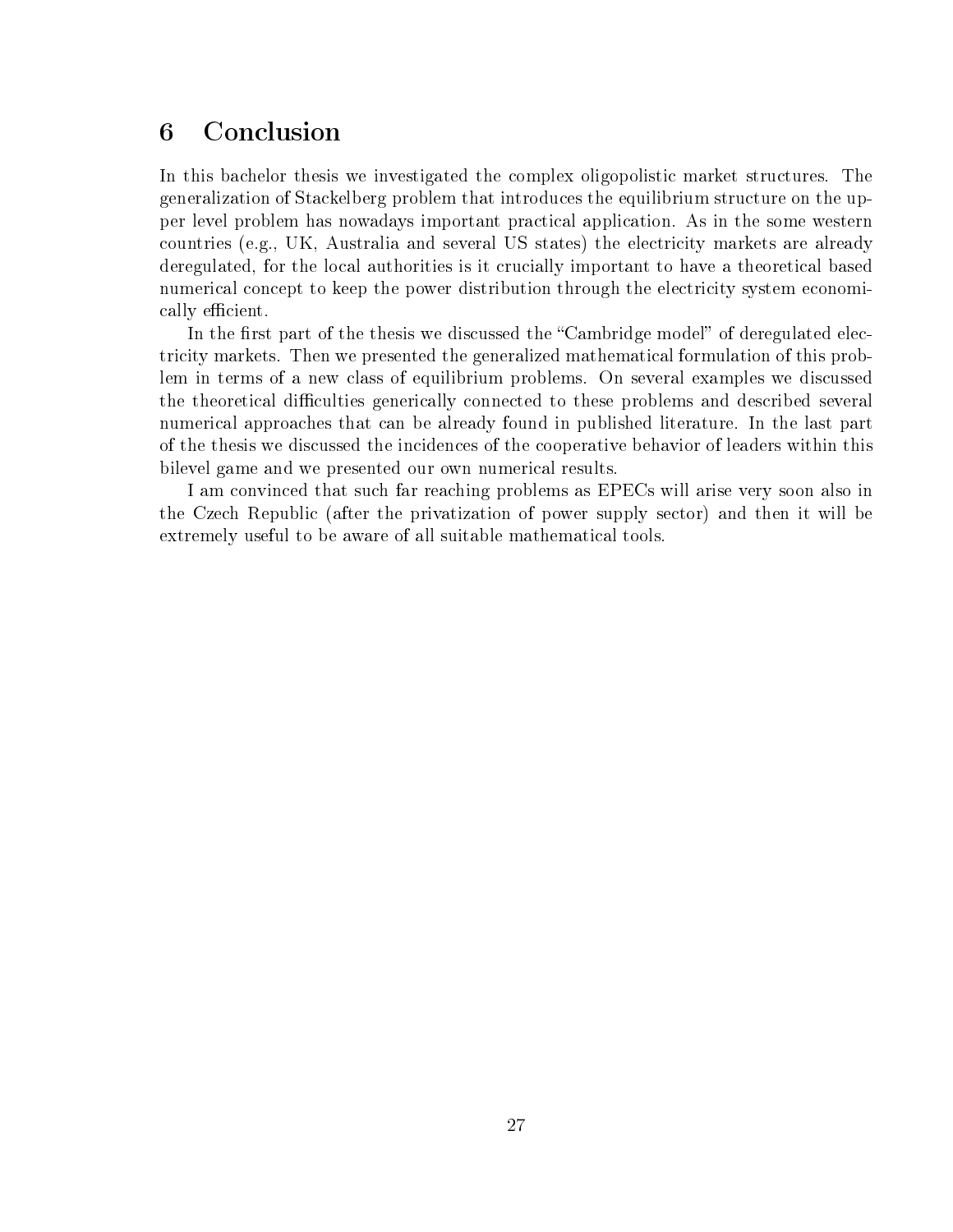## References

- [1] Aubin, J.-P. (1993): *Optima and Equilibria*, Springer, Berlin.
- [2] T. Başar, G. J. Olsder (1982): Dynamic Noncooperative Game Theory, Academic Press Inc. (London) Ltd.
- [3] Cervinka, M. (2004): Necessary Conditions for Solutions to 2-Leader-and-1-Follower EPEC, WDS'04 Proceedings of Contributed Papers, Part I, 58-62.
- [4] Cervinka, M. (2006): A numerical approach to weak Pareto solutions to equilibrium problems with complementarity constraints, *Journal of Electrical Engeneering*, to appear.
- [5] Hu, X., Ralph, D., Ralph, E. K., Bardsley, P. and Ferris, M. C. (2004): Electricity generation with looped transmission networks: Bidding to an ISO, Judge Institute of *Management*, Cambridge University, Research Paper No. 2004/16.
- [6] Levffer, S. and Munson, T. (2005): Solving Multi-Leader-Follower Games, preprint.
- [7] Luo, Z.-Q., Pang, J.-S. and Ralph, D. (1996): Mathematical Programs with Equilib*rium Constraints*, Cambridge University Press, Cambridge.
- [8] Mordukhovich, B. S. (2004): Equilibrium problems with equilibrium constraints via multiobjective optimization, *Optimization Methods and Software* 19, 479-492.
- [9] Mordukhovich, B. S. (2006): Variational Analysis and Generalized Differentiation, *Vol. 1: Basic Theory, Vol. 2: Applications, Springer, Berlin.*
- [10] Mordukhovich, B. S., Outrata, J. V. and Cervinka, M. (2005): Equilibrium Problems with Complementarity Constraints: Case study with Applications to Oligopolistic Markets, accepted in *Optimization*.
- [11] Nash, J. F. (1950): Non-cooperative games, Annals of Mathematics  $54$ , 286-295.
- [12] Outrata, J. V., Kočvara, M. and Zowe, J. (1998): Nonsmooth Approach to Optimization Problems with Equilibrium Constraints, Kluwer Academic Publisher, Dordrecht, The Netherlands.
- [13] Outrata, J. V. (2004): A note on a class of Equilibrium Problems with Equilibrium Constraints, Kybernetika 40, 585-594.
- [14] Pang, J.-S. and Fukushima, M. (2002): Quasi-variational inequalities, generalized Nash equilibria and multi-leader-follower games, The Johns Hopkins University, USA, technical report.
- [15] Rockafellar, R. T. and Wets, R. J.-B. (1998): Variational Analysis, Springer, Berlin.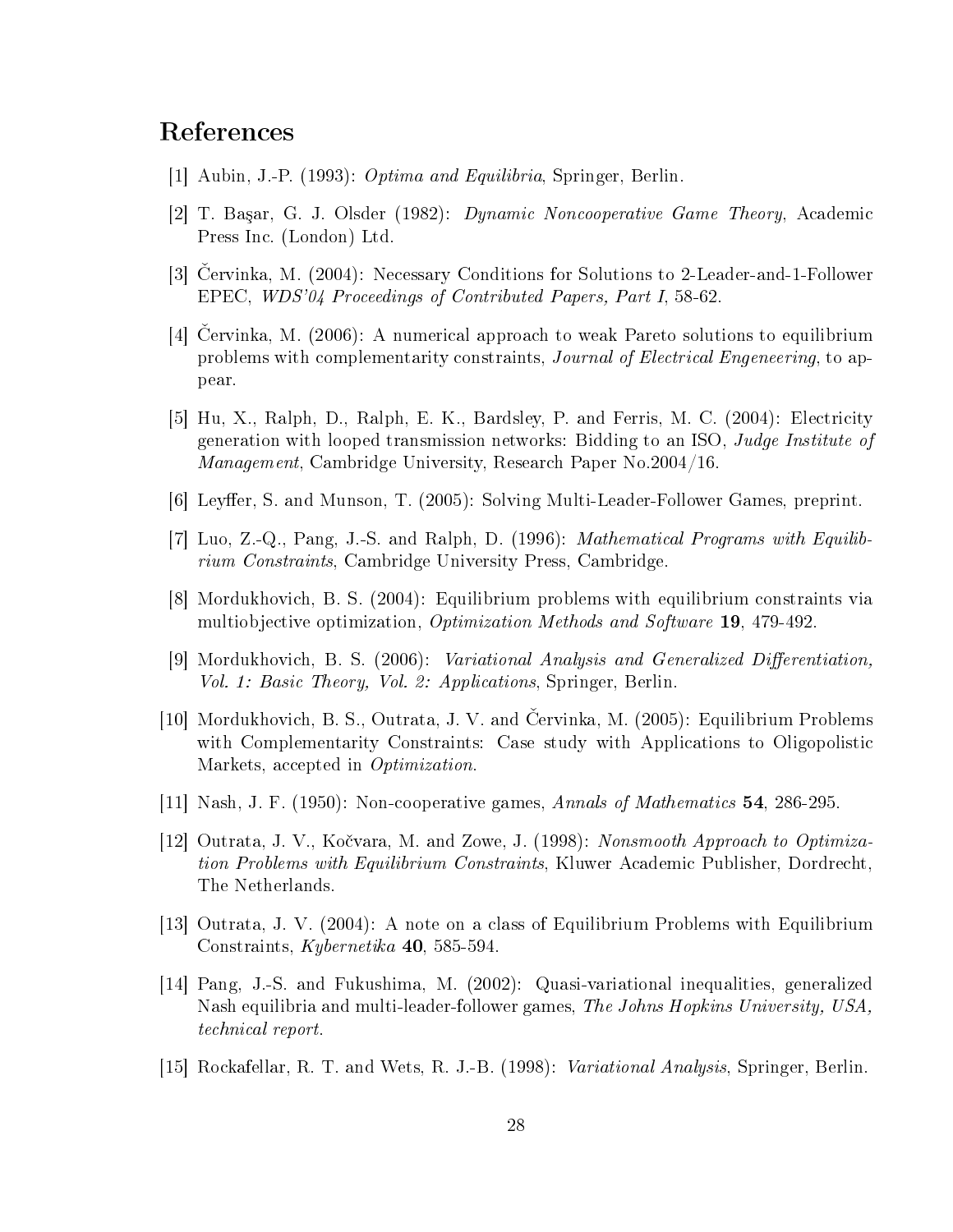- [16] von Stackelberg, H. (1934): Marktform und Gleichgewicht, Springer, Berlin.
- [17] Su, C.-L. (2005): A Sequential NCP Alghorithm for Solving Equilibrium Problems with Equilibrium Constraints, submitted to mathematical Programming.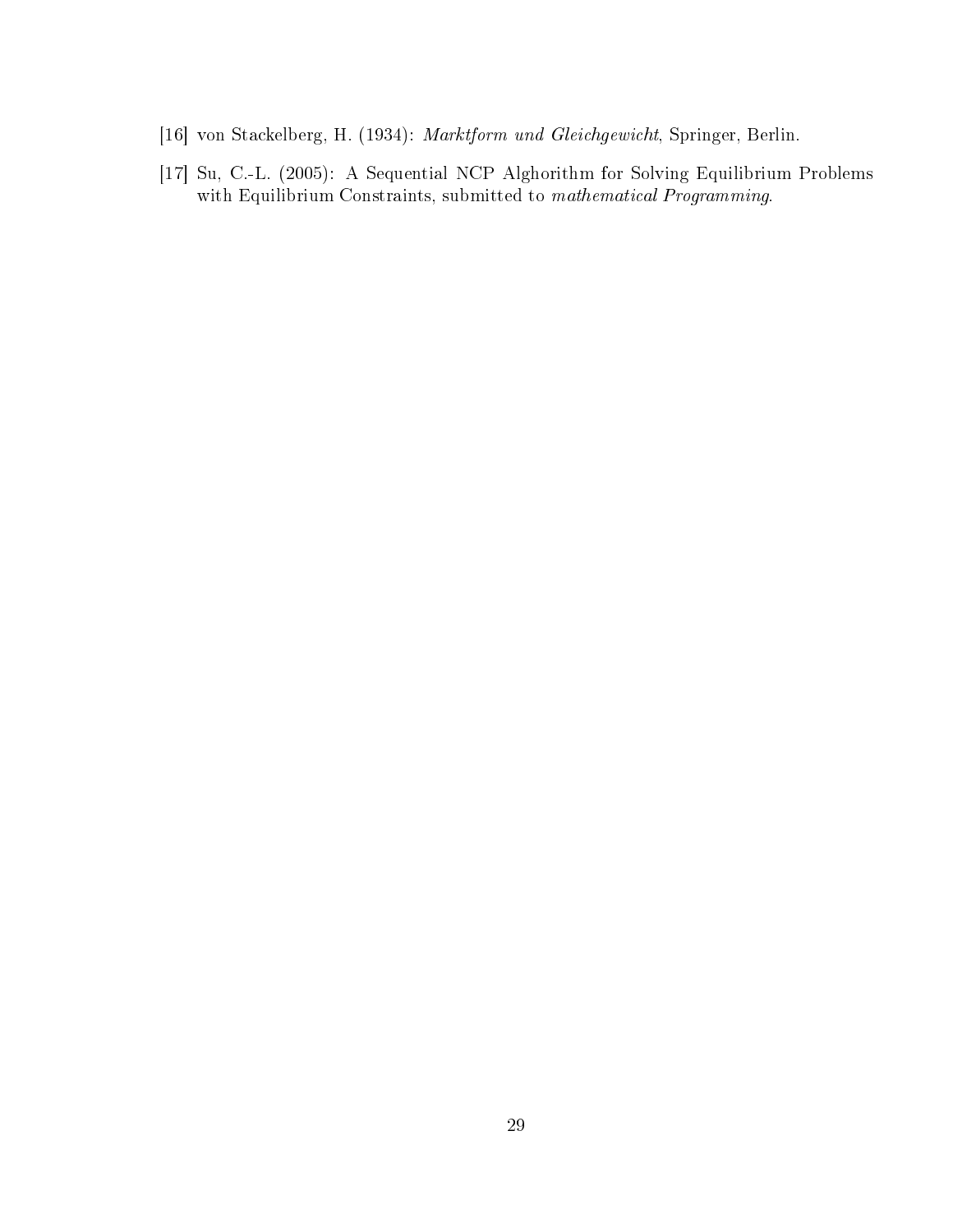## Project of Bachelor Thesis

Schedule for the bachelor exam:  $\,$ summer $\,$ seme $\,$ ster $\,$  2005/2006 $\,$ Mgr. Michal Červinka Author of the bachelor thesis: Supervisor of the bachelor thesis: Ing. Ivo Koubek

### Theme: Oligopolistic Markets in Terms of Equilibrium Problems with Equilibrium Constraints

## Goals of the thesis:

In 2001 the brand-new concept of solving a situation on the deregulated electricity markets under an independent system operator (ISO) regime was presented. On this markets there are several energy producers supplying the market in the position of the market leaders and there is also the ISO possing as the single market follower. This game can be mathematically represented as a problem from the newly-emerged class of mathematical problems called Equilibrium Problems with Equilibrium Constraits (EPECs).

This bachelor thesis should serve as a state-of-the-art overview i.e. the goal of this thesis is to map the existing literature on EPECs. The mathematical formulation of the deregulated electricity market problem under ISO regime will be presented along with the general formulation of EPECs. Author will show the problematic intrinsic features of EPECs (e.g. lack of convexity, huge computational complexity) in terms of simple examples. In the end of the thesis the existing computational approaches will be discussed.

### Synopsis:

- 1. Preliminaries and mathematical tools
- 2. Deregulated electricity markets under an independent system operator  $(ISO)$  regime
- 3. Mathematical formulation of EPECs
- 4. Academic examples illustrating the problematic features of EPECs
- 5. Analysis of the existing computational approaches